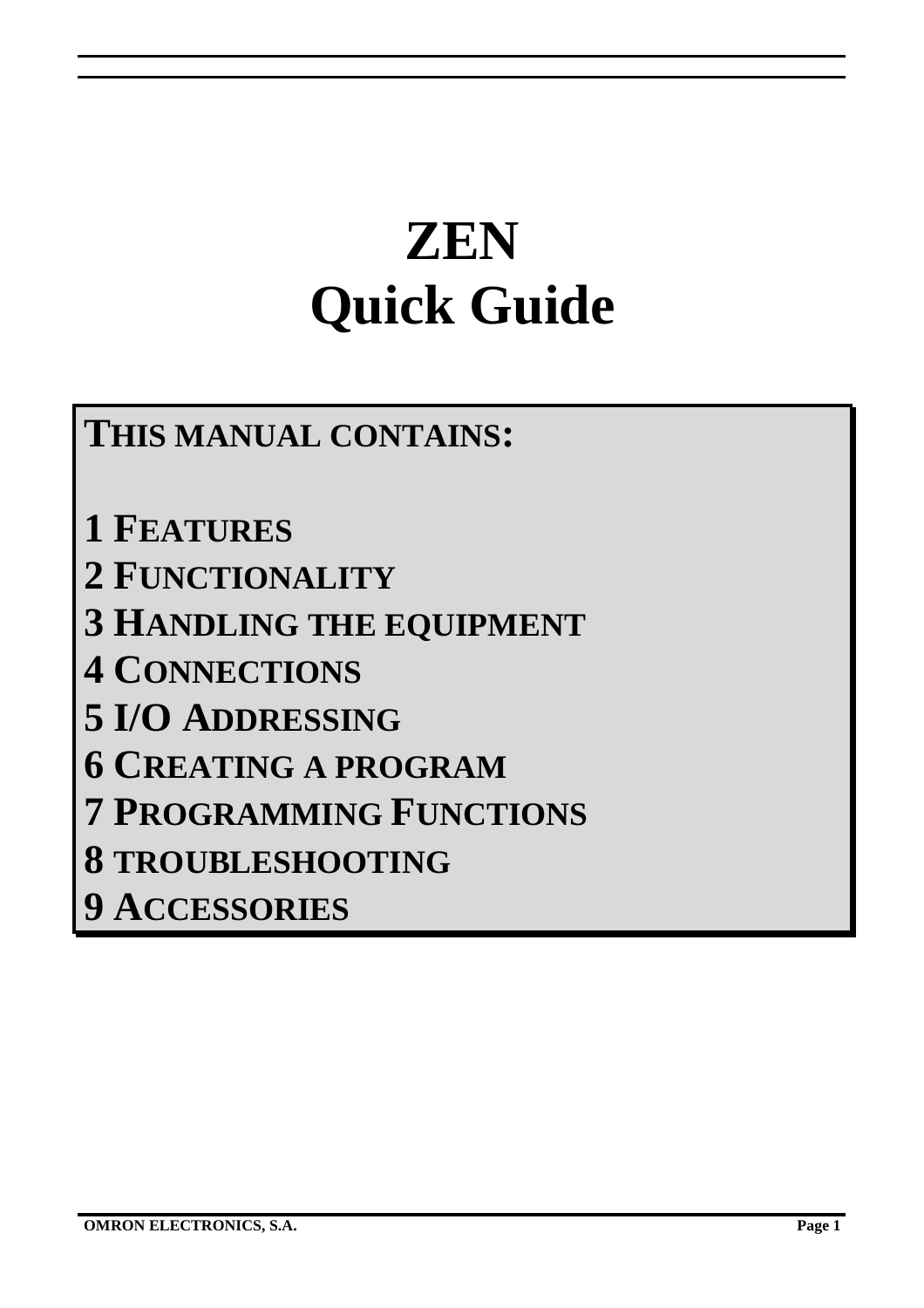# **1 Features**

The ZEN programmable logic module provides a total of 10 I/O points (6 inputs and 4 outputs). It has two types of controllers:

LCD type: with display screen and keypad. LED type: without display screen and without operating keypad.

#### **1.1 Main Features**

The following are some of the most important features:

- Capacity to carry out small scale automatic control at low cost.
- Ladder diagram programming directly in the LCD type CPUs is possible.
- Maximum program capacity of 96 lines.
- Very small dimensions: 90 x 70 x 56 mm.
- Easy to set up and reduced wiring time.
- Upgradable up to 18 inputs and 16 outputs using 3 expansion modules.
- Protection against power supply faults (battery optional).
- Programs easily copied using optional memory cassette.
- Programming and monitoring by computer.
- Large switch capacity up to 8A /contact with 250 VAC.
- Direct AC inputs between 110 and 240 VAC.
- Equipped with 8 configurable timers in 4 operating modes and 3 timer ranges.
- Also equipped with 8 counters which can work either inclined or declined.
- Clock-calendar functions.
- 2 analog inputs in voltage mode (0 to 10 V).
- Possibility of configuring input filters to avoid noise influence.
- The program can be protected by a password.
- Screen menus displayed in 6 languages.

### **1.2 External Appearance**

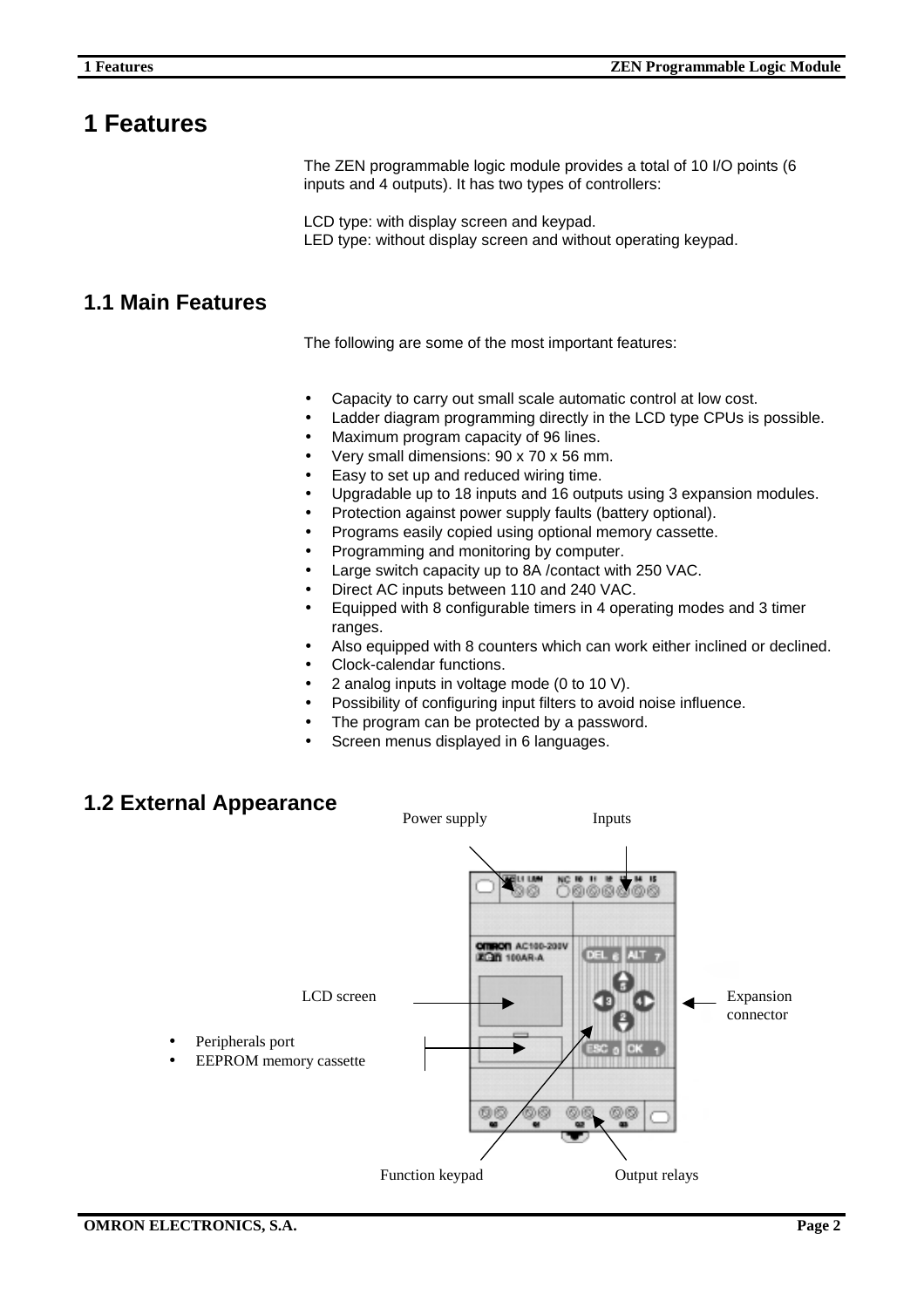

Output relays

- Peripherals port
- EEPROM memory cassette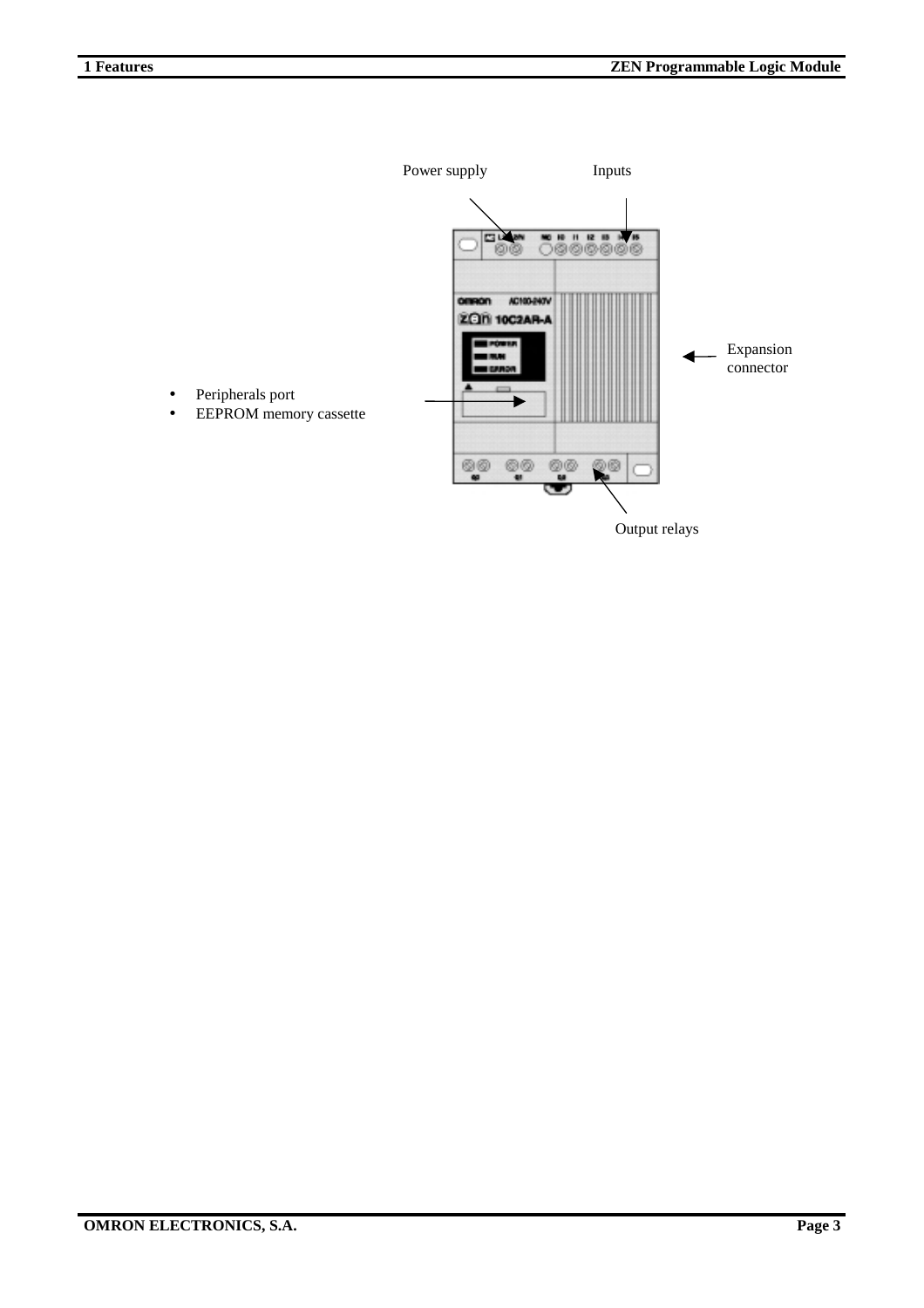# **2. Functionality**



The display screen for the LCD type CPU and the different ZEN operation buttons are as follows:

A series of icons giving information about the controller can be activated in the display. The meaning of these icons is given in the following table:

| Icon       | <b>Meaning</b>                                                    |
|------------|-------------------------------------------------------------------|
| <b>RUN</b> | Displayed on screen when in RUN mode                              |
| <b>ERR</b> | Shows an error                                                    |
|            | Displayed on screen when there is a higher level on the menu or   |
|            | in the ladder program                                             |
|            | Displayed on screen when there is a lower level on the menu or in |
|            | the ladder program                                                |
|            | Displayed on screen when the password has been activated          |

#### **Function keypad**

| <b>Key</b> | <b>Function</b> |                                  |                                |                      |  |  |  |
|------------|-----------------|----------------------------------|--------------------------------|----------------------|--|--|--|
|            | <b>Menu</b>     | <b>Overwriting the program</b>   | <b>Parameter Settings</b>      | <b>Associated</b>    |  |  |  |
|            |                 |                                  |                                | bit                  |  |  |  |
| <b>DEL</b> |                 | Deletes inputs, outputs,         |                                | B6 to ON             |  |  |  |
|            |                 | connection lines and blank lines |                                |                      |  |  |  |
| <b>ALT</b> |                 | Switchs to normally open and     | ---                            | B7 to ON             |  |  |  |
|            |                 | normally closed conditions.      |                                |                      |  |  |  |
| Up         | Moves the       | Moves the cursor up and down.    | Moves the cursor up and down.  | B5 to ON             |  |  |  |
| Down       | cursor up and   | Selects bit types and functions. | Changes numerals and           | B <sub>2</sub> to ON |  |  |  |
|            | down            |                                  | parameters                     |                      |  |  |  |
| Left       |                 | Moves the cursor to the right    | Moves the cursor to the right  | B <sub>3</sub> to ON |  |  |  |
| Right      |                 | and left                         | and left                       | B4 to ON             |  |  |  |
| <b>ESC</b> | Returns to      | Cancels operations carried out   | Cancels operations carried out | B <sub>0</sub> to ON |  |  |  |
|            | previous screen | and returns to the previous      | and returns to the previous    |                      |  |  |  |
|            |                 | operation                        | operation                      |                      |  |  |  |
| OK.        | Enters the      | Confirms the settings            | Confirms the settings          | B1 to ON             |  |  |  |
|            | menu selected   |                                  |                                |                      |  |  |  |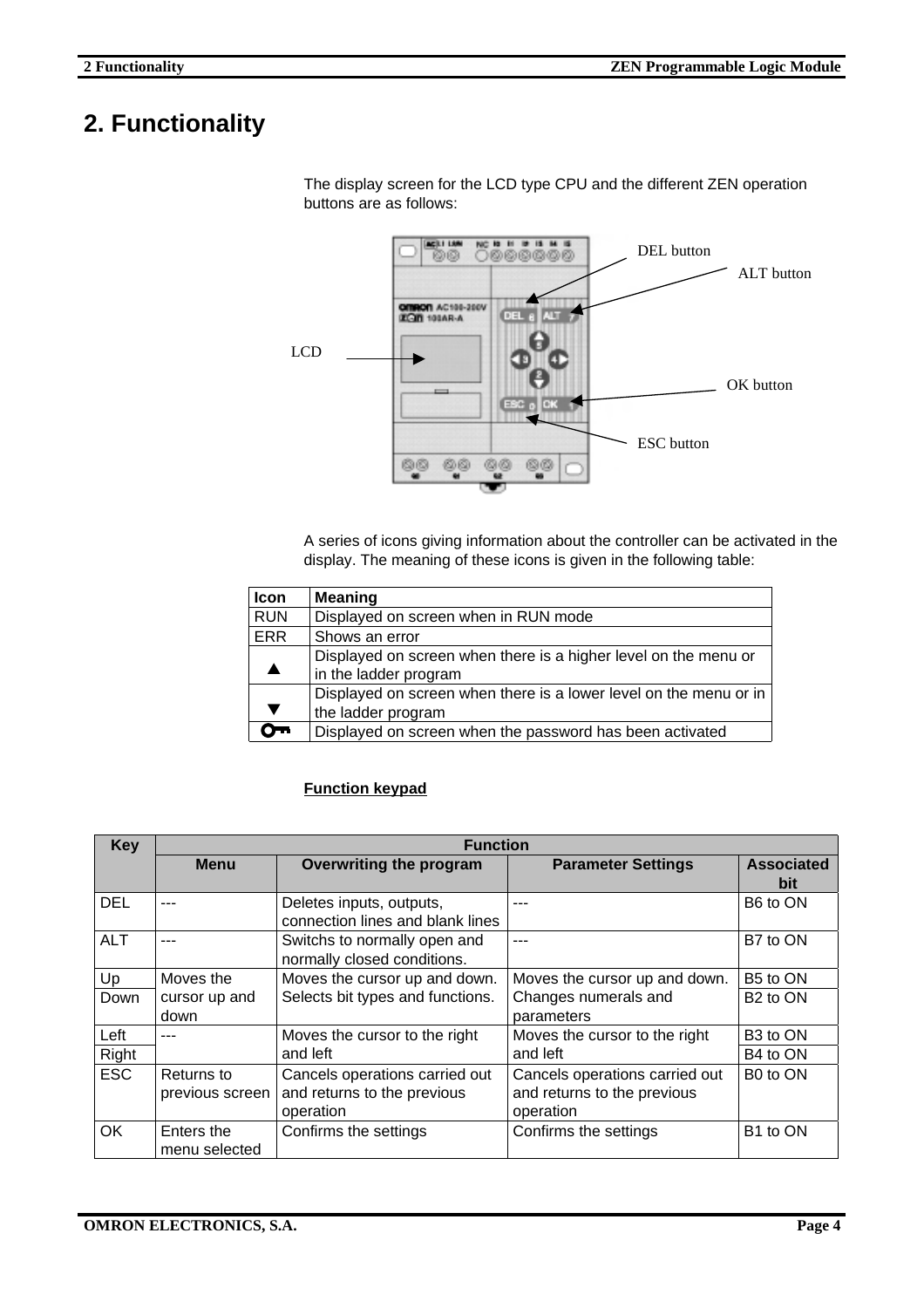# **3. Handling the Equipment**

This section describes the handling of the display menu and its different options, such as protecting ladder programs, installing filters on inputs, adjusting the display contrast, setting the clock to summer time, etc.

#### **3.1. Main Menu**

The following screen is displayed as ZEN receives the power supply:



In the case of any expansion module being connected, pressing the ESC key will monitor the status of the expansion bits.

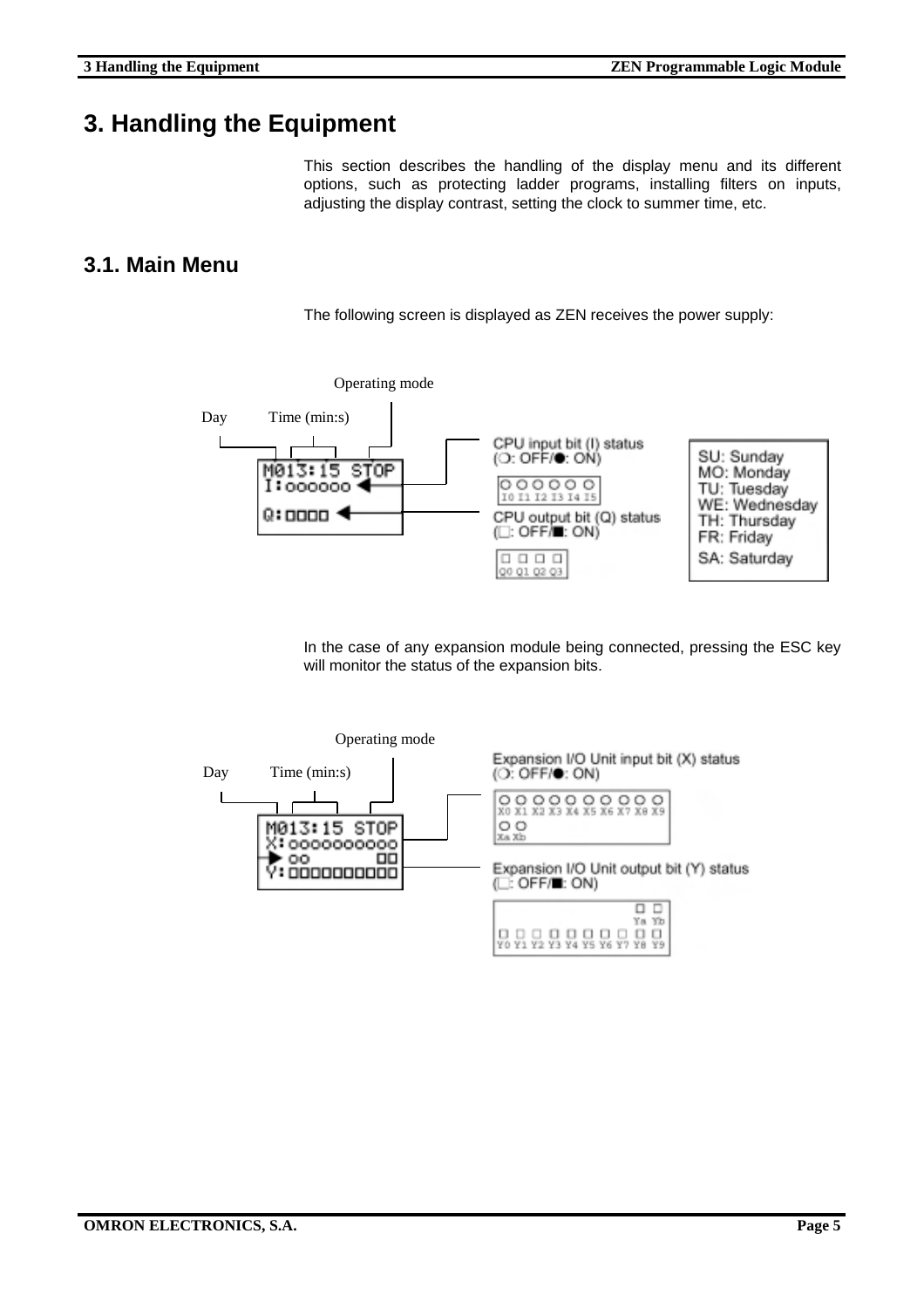The main menu is displayed by pressing the OK key on the initial screen, as shown below:



#### **3.2. Selecting the Language**

The ZEN menu is available in 6 languages, which can be selected as follows (the default language is English)



Select LANGUAGE and press OK. By doing this, the language selection screen is displayed and by pressing the OK key again, the language flashes, making it possible to select another language using the cursors.

Once the language has been selected, press OK and this confirmation window will appear.

#### **3.3. Date and Time**

Access to the date and time settings window can be gained by following the menu sequence shown below:

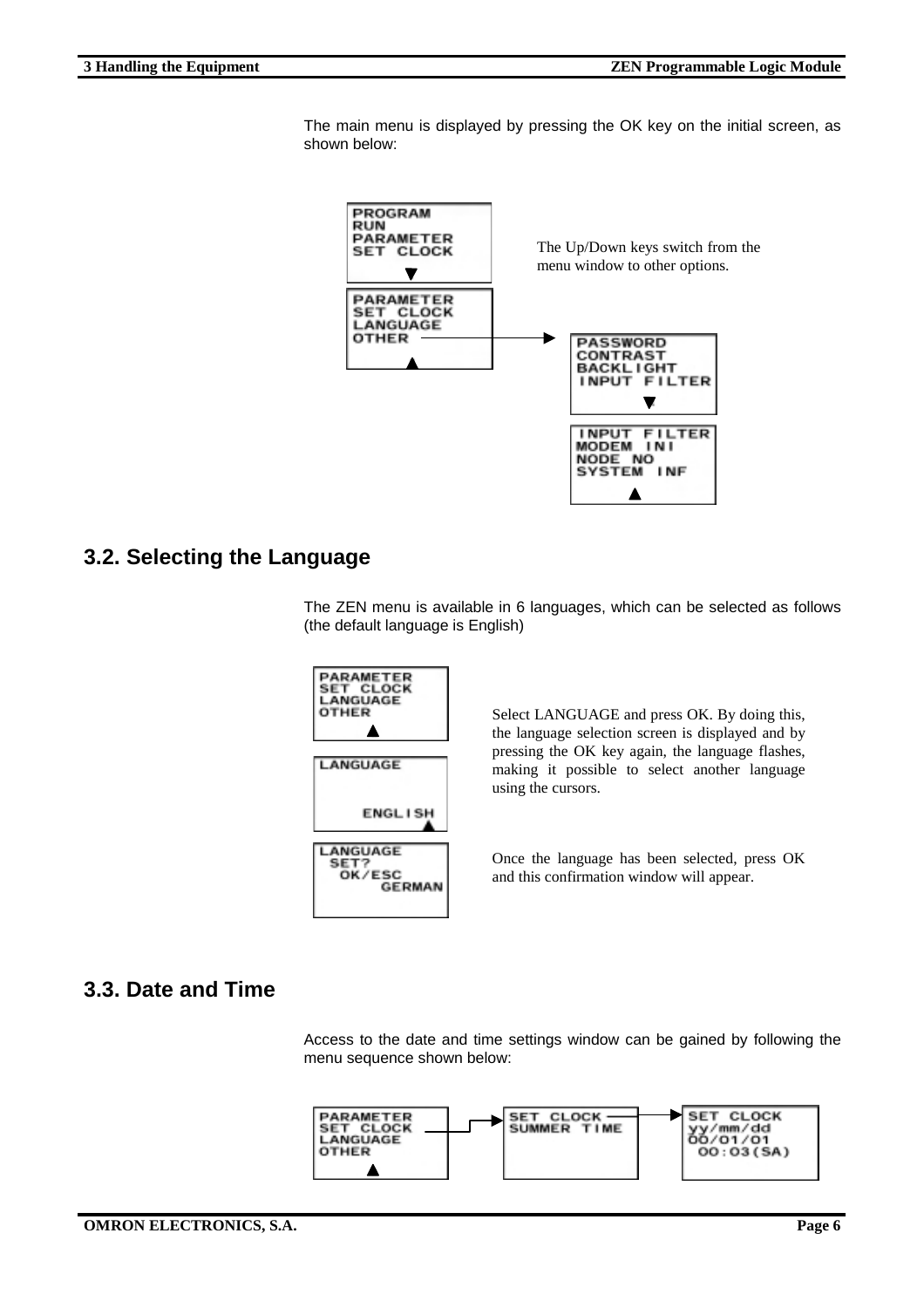#### **3.4. Protecting Programs**

ZEN has a password function, used to prevent incorrect use of the ladder program or to prevent manipulation of settings made by the controller.

The password code may comprise the range 0000 to 9999 (4 decimal numbers).

The password prevents entry to the following points:

- Editing ladder programs
- Monitorng ladder programs
- Changing or erasing the password
- Setting the input filter
- Setting the node number

The Password screen is displayed immediately any of the different options is selected from the menu. If the password is correct, access to the screen requested will be given. If not, access will be denied.

#### **3.5. Setting a Password**

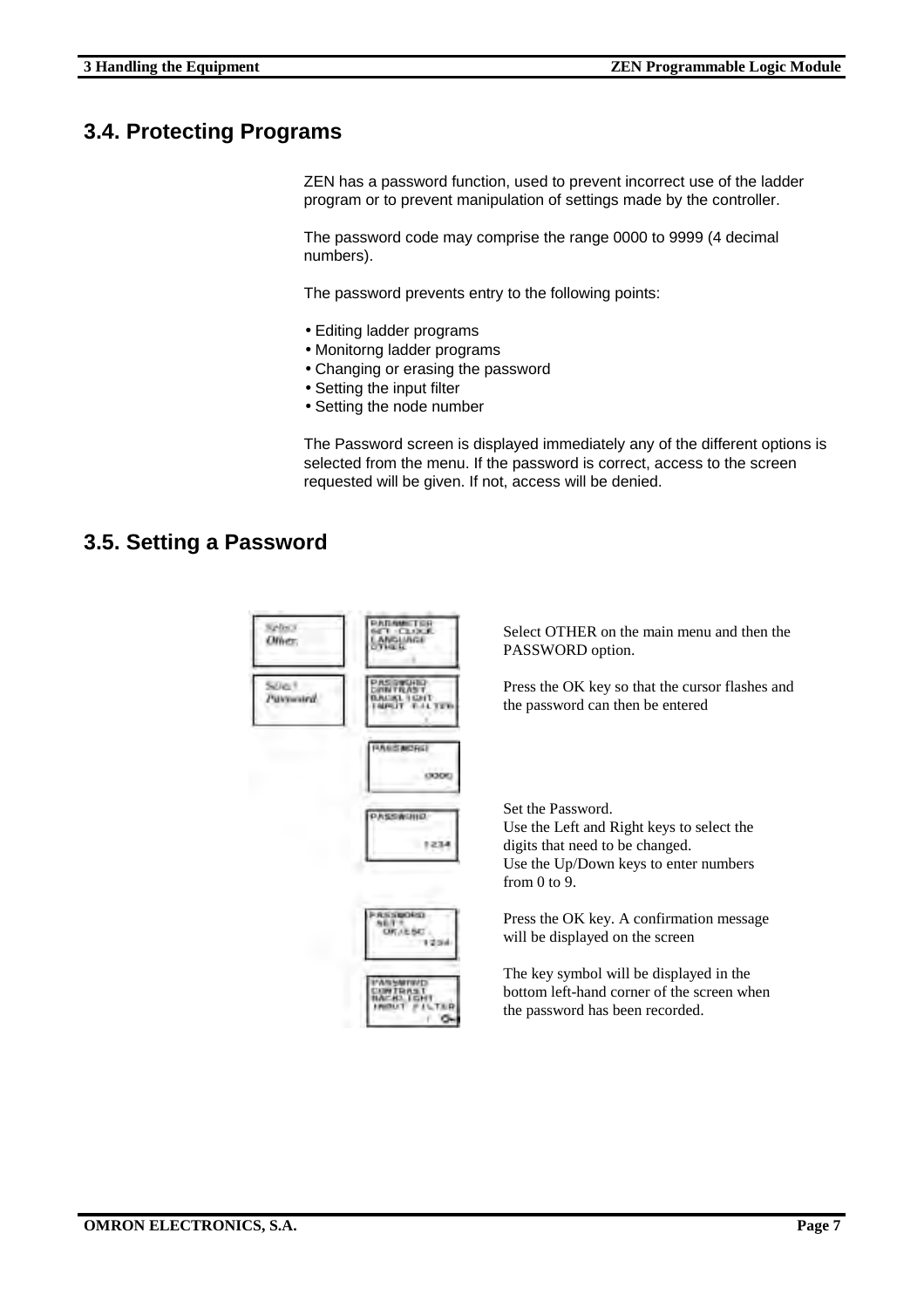### **3.6. Deleting Registered Passwords**

| Select Other/Password.<br><b>PASSWORD</b> | Press the OK key so that the cursor flashes<br>and then enter the password.                                                                                                                                                                                            |
|-------------------------------------------|------------------------------------------------------------------------------------------------------------------------------------------------------------------------------------------------------------------------------------------------------------------------|
| 0000<br>ο                                 | Enter the recorded password.                                                                                                                                                                                                                                           |
| PASSWOR                                   | Use the Left and Right keys to change the<br>numbers of the new password<br>Use the Up/Down keys to enter numbers<br>between $0$ to $9$ .                                                                                                                              |
| 234<br>o.                                 | Press the OK key to display the message on<br>screen confirming deletion of the password.<br>If the input password does not match to the<br>original, the display will return to the<br>previous screen.<br>If the password is correct, press the OK key<br>to delete. |
|                                           | They key icon will disappear when the<br>password has been deleted.                                                                                                                                                                                                    |
| ERR<br>ο                                  | If the input password does not match to the<br>recorded password, a 'CHECK ERR'<br>message will appear on screen. The<br>password must be reentered.                                                                                                                   |

# **3.7. Stabilizing Input Operations**

If the ZEN external input fluctuates, it is possible that the operations will be unstable. To solve this, ZEN is able to filter inputs to stablilize the signal.

The input filters can be set separately, either for the CPU inputs or for each I/O expansion unit.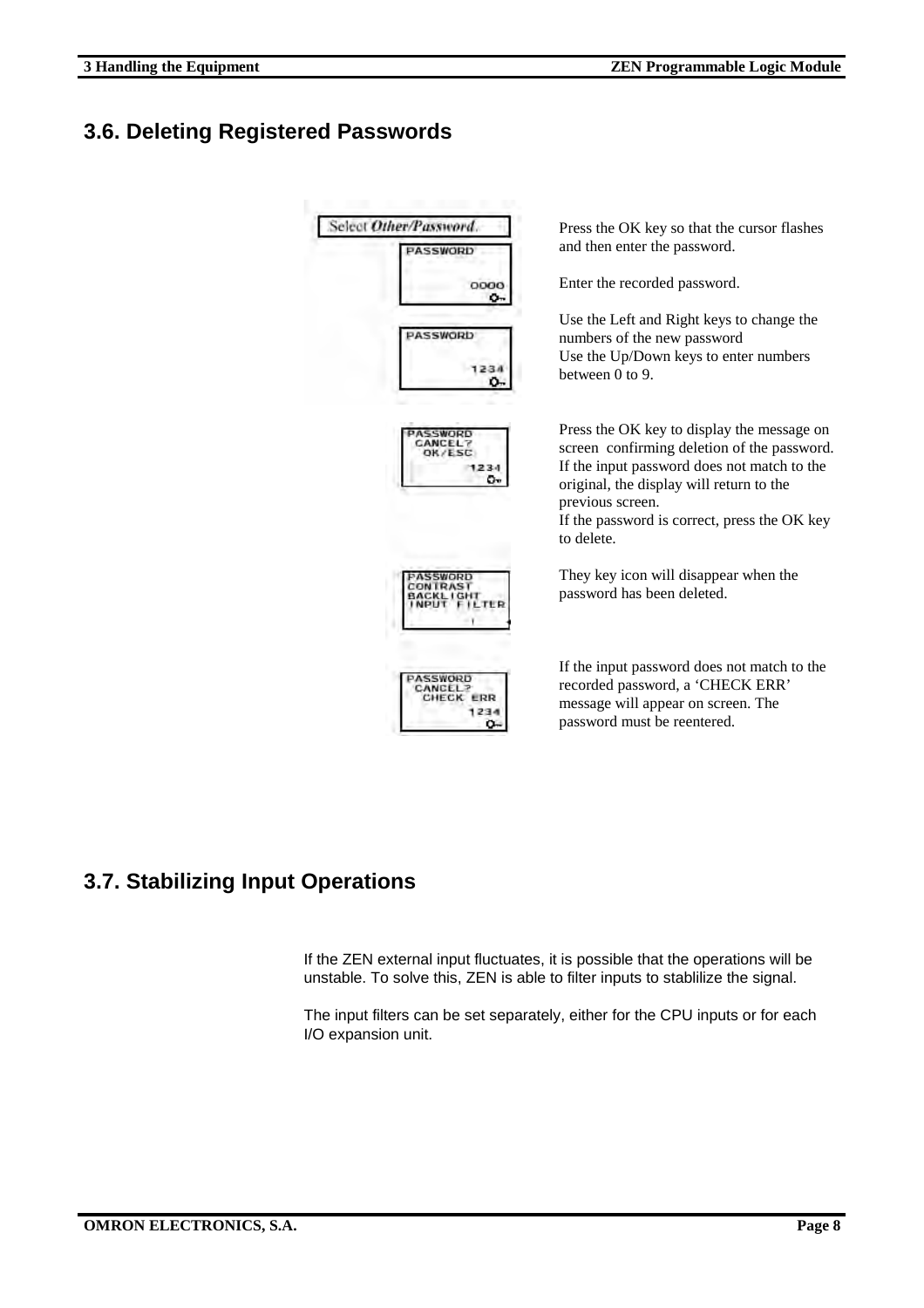

Press the OK key twice to make the cursor flash, activating the input filter.

Use the Up/Down keys to switch between ON/FF.

Press ON to confirm the settings. Press ON again to complete the settings.

**Note.** The input filter time settings are as follows:

| <b>Input specifications</b> |         | Input filter<br>not used | Input filter<br>used |
|-----------------------------|---------|--------------------------|----------------------|
| AC Input                    | 100 Vac | 50 <sub>ms</sub>         | 70 ms                |
|                             | 240 Vac | $100 \text{ ms}$         | $120 \text{ ms}$     |
| DC Input                    |         | 15 <sub>ms</sub>         | 50 <sub>ms</sub>     |

ON

The input filter settings are read when ZEN starts the operation.

#### **3.8. Backlight**

The LCD backlight is automatically activated when the operation keys are used. Depending on the setting (see below for more details), this light will switch itself off 2, 10 or 30 minutes after the function keys have stopped being used. The backlight can also be left activated (setting always in ON mode).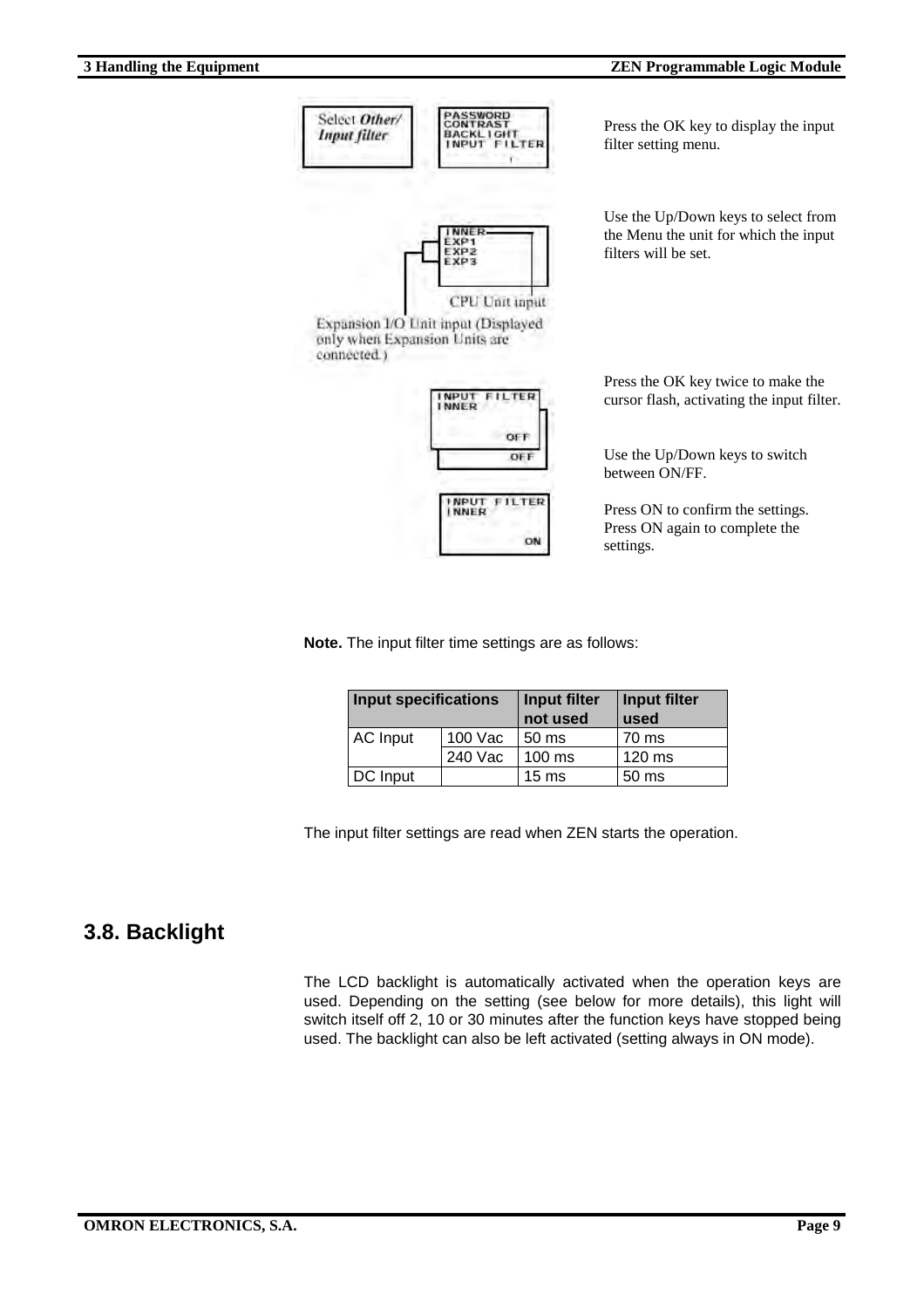

Press the OK key to display the current backlight time.

Press the OK key again to a flashing cursor to change this time.

Use the Up/Down keys to select activation time.



Press the OK key to confirm the settings. Press again to complete the settings.

#### **3.9. Adjusting LCD Screen Contrast**

Use the following procedure to adjust the LCD contrast when it is difficult to view the screens.



Press the OK key to view the current contrast setting. This will be displayed in the form of a bar graph (5 levels). A blank level shows that this setting has not been reached.

Press the OK key again to a flashing cursor to vary the contrast. The contrast setting can be changed using the Up/Down or Right/Left keys.

Pressing the OK key once again requests confirmation of the new setting. If pressed, it will be confirmed. Pressing the ESC key will exit the Contrast Menu with no changes being made.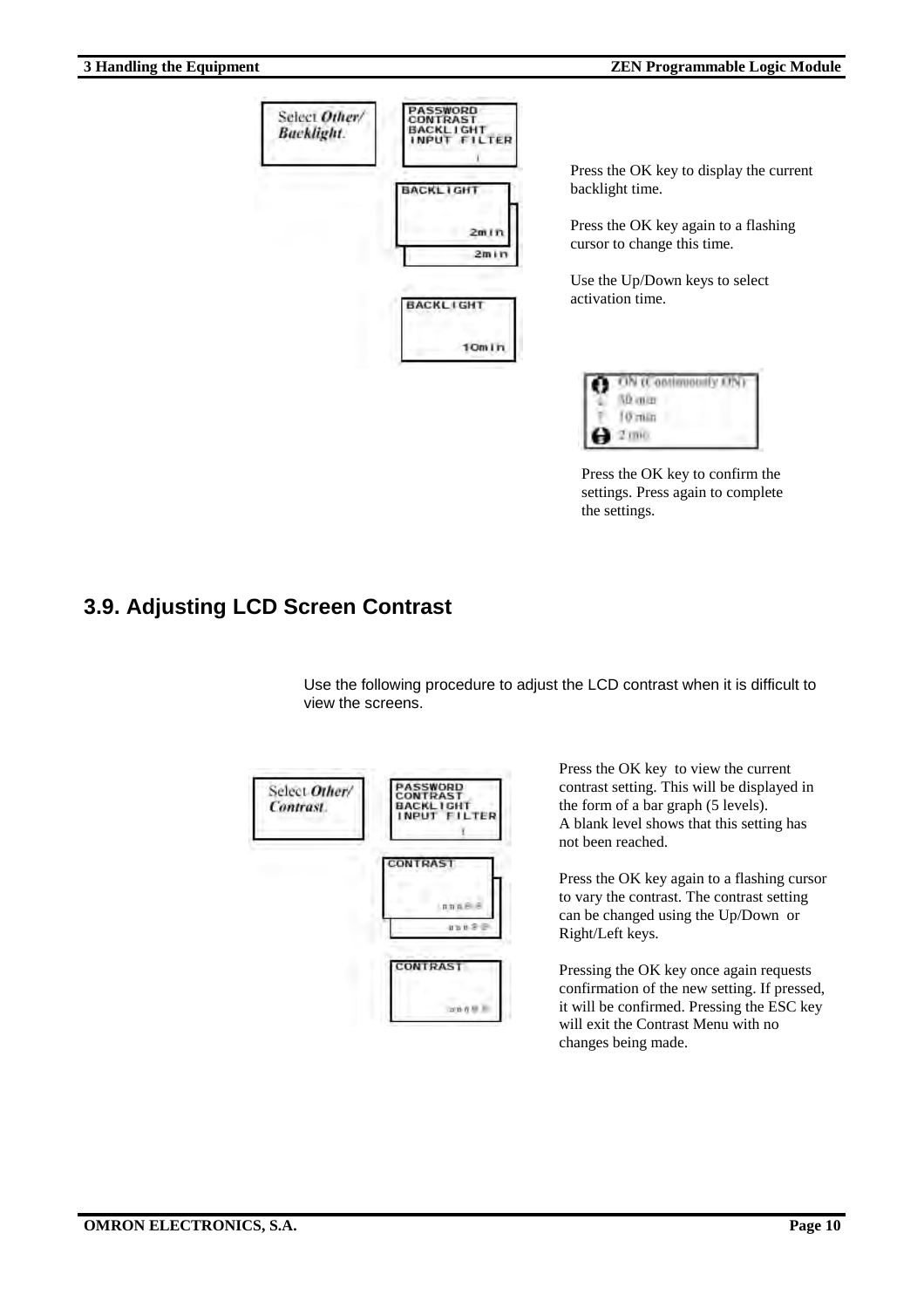### **3.10. Setting Summertime**

In some countries like our own, the time is changed when a certain season of the year comes around. ZEN contains this option, which is known as summertime.

The following steps must be taken to carry out these changes:



| Cancel  | Summertime settings not made.                                                                 |                                       |
|---------|-----------------------------------------------------------------------------------------------|---------------------------------------|
| Manual  | The clock is put forward one hour                                                             |                                       |
| EU Type | Period:                                                                                       | Once the start time (2:00 am) has     |
|         | From 2:00 am the last Sunday in March until 2:00 am the last   been reached, the clock is put |                                       |
|         | Sunday in August                                                                              | forward one hour 3:00 am). When       |
| US Type | Period:                                                                                       | the stop time (2:00 am), the clock is |
|         | From 2:00 am the first Sunday in April until 2:00 am the last                                 | put back one hour (1:00 am).          |
|         | Sunday in August                                                                              |                                       |

**Note.** On entering the clock display screen, Summertime is activated and an "S" is displayed in the top right-hand corner to show that this function has been set.

| F. | <b>GLOCK</b><br>nun/dd<br>05/0<br>00:00 (TU) |  |
|----|----------------------------------------------|--|
|    |                                              |  |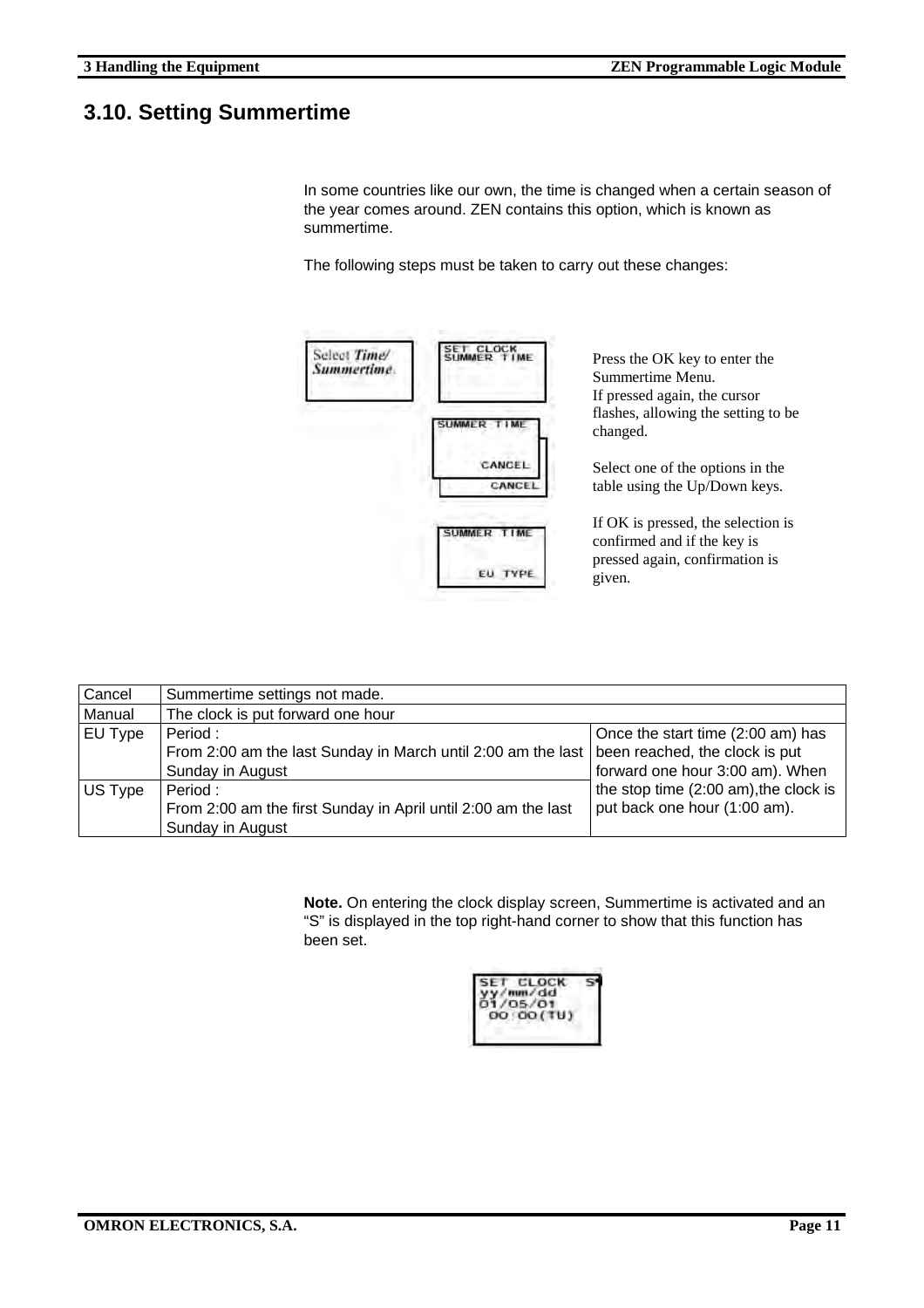# **3.11. Reading System Information**

Accessing this option will inform you about the CPU Software version, the CPU unit number and I/O points in the expansion units.

| Select Other/<br><b>System</b><br>information. | INPUT FILTER<br><b>MODEM</b><br><b>NODE</b><br>1NF<br><b>SYSTEM</b> |
|------------------------------------------------|---------------------------------------------------------------------|
|                                                |                                                                     |

| U01.00             | Software version (e.g.: 1.00)        |
|--------------------|--------------------------------------|
| 010401             | Date software created                |
| <b>INT: I06O04</b> | No. of CPU I/O points                |
| EX1:104O04         | No. of I/O points in the exp. unit 1 |
| EX2:104O04         | No. of I/O points in the exp. unit 2 |
| EX3:100O04         | No. of I/O points in the exp. unit 3 |
| RMT:100000         | (for function expansion)             |
| LCD:YES            | <b>LCD</b> screen selection          |
| RTC:YES            | Clock-calendar selection             |
| ADC:NO             | Analog input selection               |
|                    |                                      |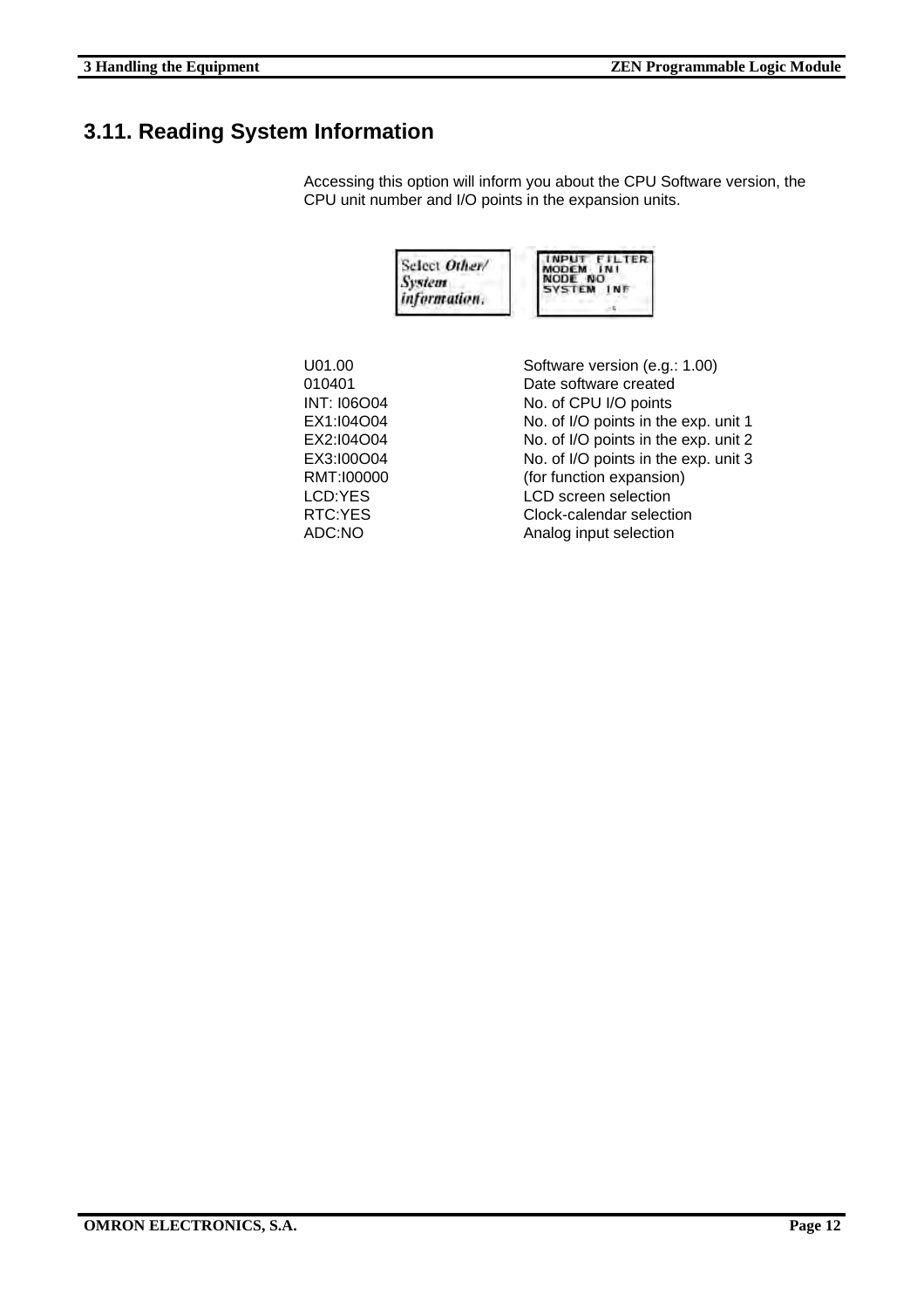# **4 Connections**

#### **4.1 Input Stage**

• Using AC power supply



Using DC power supply



**Note.** Inputs 14 and 15 can also be used as analog inputs with an input range of 0 to 10 V.

#### **4.2 Output Stage**



**Note.** The 4 outputs are completely independent and have no restrictions on polarity.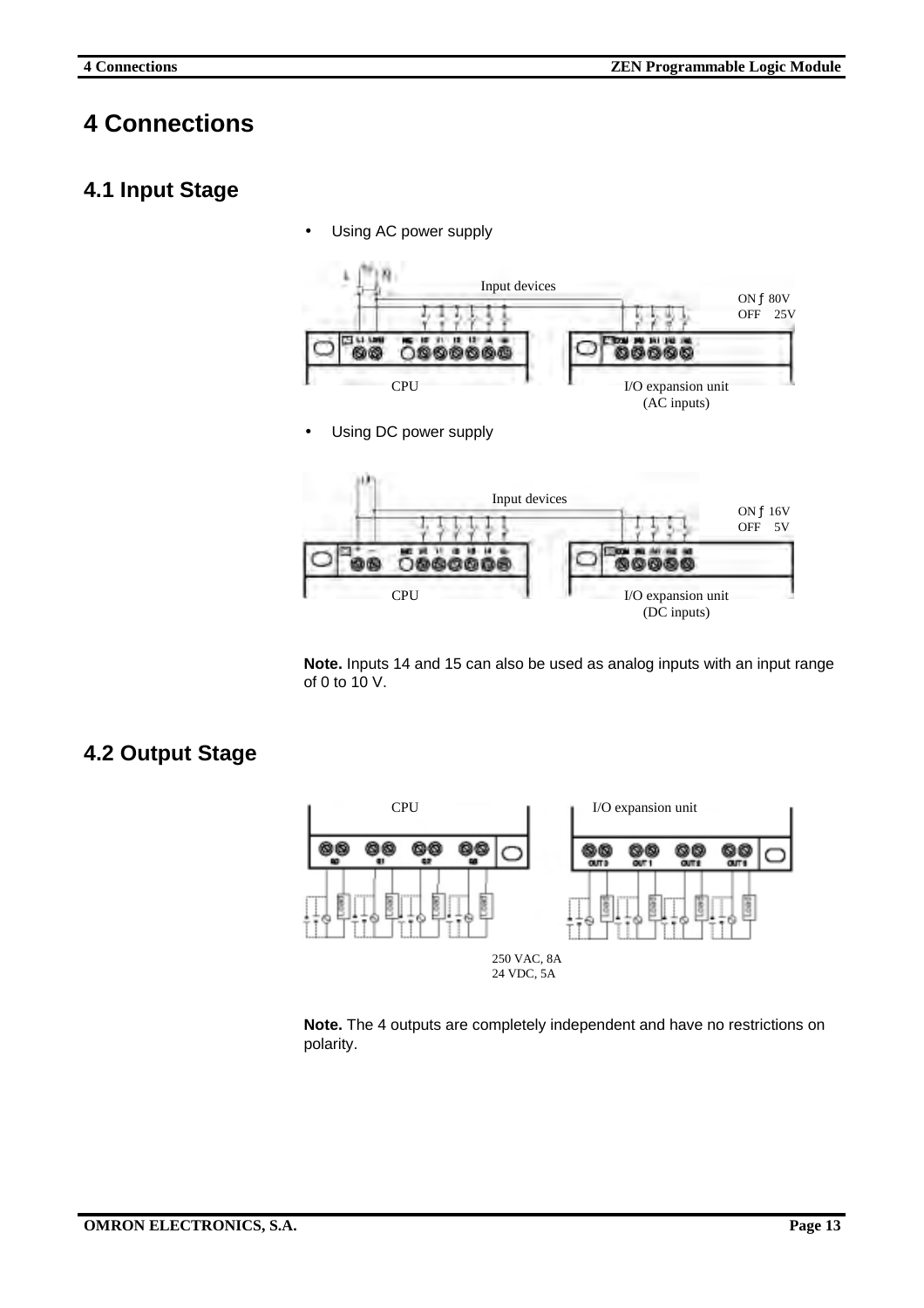# **5. I/O Addressing**

The following tables show the I/O addressing, work areas, internal holding bits, Timers, Counters and ZEN intelligent control screen bits.

#### **I/O, Work and Internal Holding Bits**

| Area name                | Symbol       | <b>Bit</b><br>addresses | $N^{\circ}$ bits | Function                                                                                                                        | Ladder Program                       |
|--------------------------|--------------|-------------------------|------------------|---------------------------------------------------------------------------------------------------------------------------------|--------------------------------------|
| Input bits               |              | <b>10 to 15</b>         | 6                | Displays the ON/OFF status of the<br>input device connected to the CPU<br>input terminal                                        | N.O. / N.C inputs<br>(see note 1)    |
| Expansion<br>input bits  | $\mathsf{X}$ | X0 to Xb                | 12               | Displays the ON/OFF status of the<br>input device connected to the I/O<br>expansion unit input terminal                         |                                      |
| Button switch            | B            | B0 to B7                | 8                | Displays the ON/OFF status of the<br>CPU operating switches (LCD-type<br>CPU)                                                   |                                      |
| Analog<br>comparator     | A            | A0 to A3                | $\overline{4}$   | Outputs the comparison result for<br>analog inputs. Only available for<br>models with a 24 Vcc power supply.                    |                                      |
| Comparator<br>bits       | P            | P0 to Pf                | 16               | Compares the present value of<br>timers $(T)$ , holding timers $(\#)$ and<br>counters (C) and outputs the<br>comparison result. |                                      |
| Output bits              | Q            | Q0 to Q3                | 4                | Displays the ON/OFF status of the<br>output deivces connected to the<br>CPU unit                                                | N.O. / N.C outputs<br>(see note 1.2) |
| Expansion<br>output bits | Y            | Y0 to Yf                | 16               | Displays the ON/OFF status of the<br>output deivces connected to the I/O<br>expansion unit                                      |                                      |
| Work relays              | M            | M0 to Mf                | 16               | Can only be used with the ladder<br>program. Cannot output to an<br>external device.                                            |                                      |
| Holding relays           | H            | H <sub>0</sub> to Hf    | 16               | The same as previous area but also<br>maintains its status even without<br>power supply on.                                     |                                      |

#### **Note**

1 N.O. : Normally open N.C. : Normally closed

2 The following functions can be selected for output bits

| Normal output | Turns to ON or OFF according to the ON/OFF status of execution        |
|---------------|-----------------------------------------------------------------------|
|               | condition                                                             |
| Set           | When the condition is ON, the output turns to ON                      |
| Reset         | When the condition is OFF, the output turns to OFF                    |
| Alternative   | Alternates the output ON/OFF when the execution condition is in<br>ON |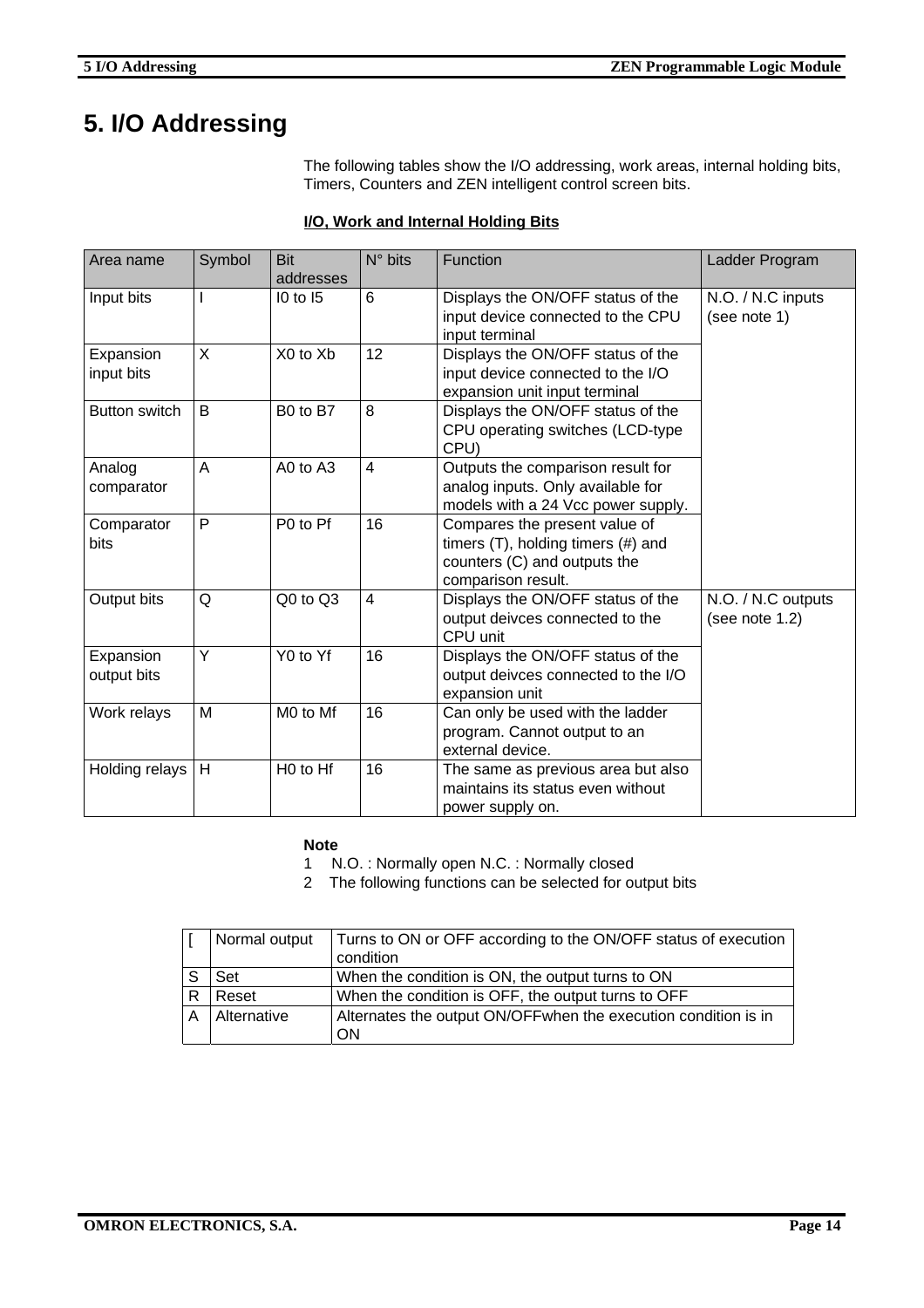#### **Timers and Counters**

| Area name             | Symbol  | Bit                              | $N^{\circ}$ bits | <b>Function</b>                                                                                                                    | Ladder Program                        |
|-----------------------|---------|----------------------------------|------------------|------------------------------------------------------------------------------------------------------------------------------------|---------------------------------------|
|                       |         | addresses                        |                  |                                                                                                                                    |                                       |
| Timer                 |         | T <sub>0</sub> to T <sub>7</sub> | 8                | Can be activated between ON-delay,<br>OFF-delay, one-shot and flashing<br>pulse operation.                                         | N.O. / N. C condition<br>(see note 1) |
| Holding<br>timer      | #       | #0 to $#3$                       | 4                | Maintains the timer value when the<br>trigger input is in OFF mode. The<br>timer will continue even if turned to<br>ON mode again. |                                       |
| <b>Clock</b><br>timer | @       | @0 to @7                         | 8                | Can be put into ON or OFF mode on<br>a specified day or period.                                                                    |                                       |
| Calendar<br>timer     | $\star$ | $*0$ to $*7$                     | 8                | Can be put into ON or OFF mode on<br>a specified date.                                                                             |                                       |
| Counter               | C       | C <sub>0</sub> to C <sub>7</sub> | 8                | Reversible counter                                                                                                                 |                                       |

**Note** Timers can have the following functions.

| ON delay       | Time elapsed from the moment the input is triggered until the set timer bit |
|----------------|-----------------------------------------------------------------------------|
|                | turns to ON mode.                                                           |
| OFF delay      | The timer bit turns to ON mode from the moment the input is triggered       |
|                | until the set time has elapsed on the timer.                                |
| One-shot       | The set timer bit turns the selected time to ON mode when the trigger       |
|                | input switches from OFF to ON mode.                                         |
| Flashing pulse | The set timer bit constantly switches from OFF to ON mode while the         |
|                | trigger input remains in ON mode                                            |

#### **Display Bits**

| Area           | Svmbol | Bit                              | $N^{\circ}$ bits | <b>Function</b>                              | Ladder Program |
|----------------|--------|----------------------------------|------------------|----------------------------------------------|----------------|
| name           |        | addresses                        |                  |                                              |                |
| <b>Display</b> |        | D <sub>0</sub> to D <sub>7</sub> |                  | Displays predefined messages relating to     | Output         |
|                |        |                                  |                  | timers, counters and their present values or |                |
|                |        |                                  |                  | converted analog values.                     |                |

### **I/O Bit Addressing**

The bit input addresses 10 to 15 and the bit output addresses Q0 to Q3 are always allocated to the CPU unit.

Up to 3 I/O expansion units can be added, allocating these I/O points to the X0 to Xb input bits and Y0 to Yb as output bits, remembering the order of the connected expansion units.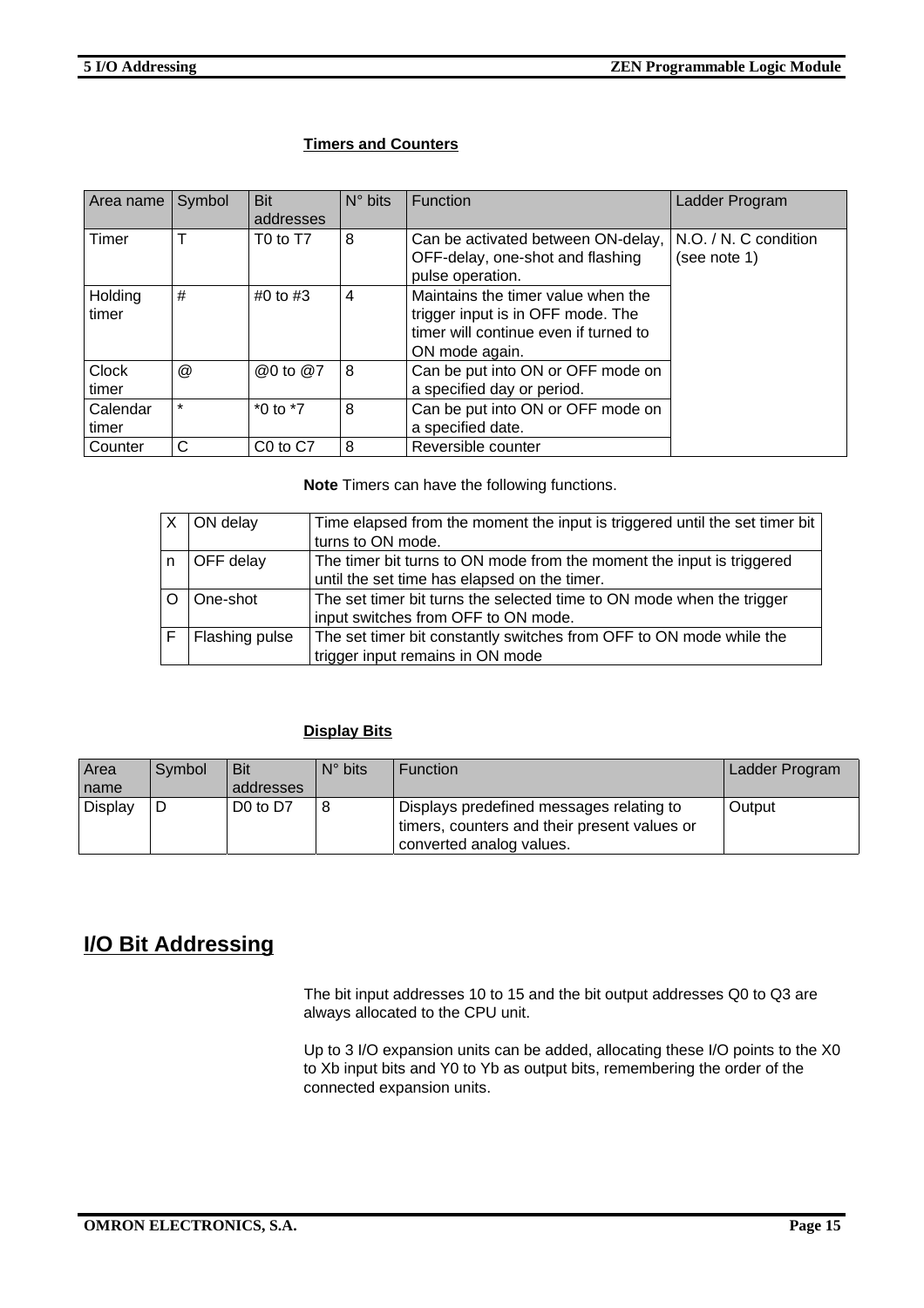

#### **Note**

When the I/O expansion unit does not have I/O points, such as a 4-point input or output unit as shown above, the unused bit addresses are not allocated in the unit and can be used for the following expansion unit.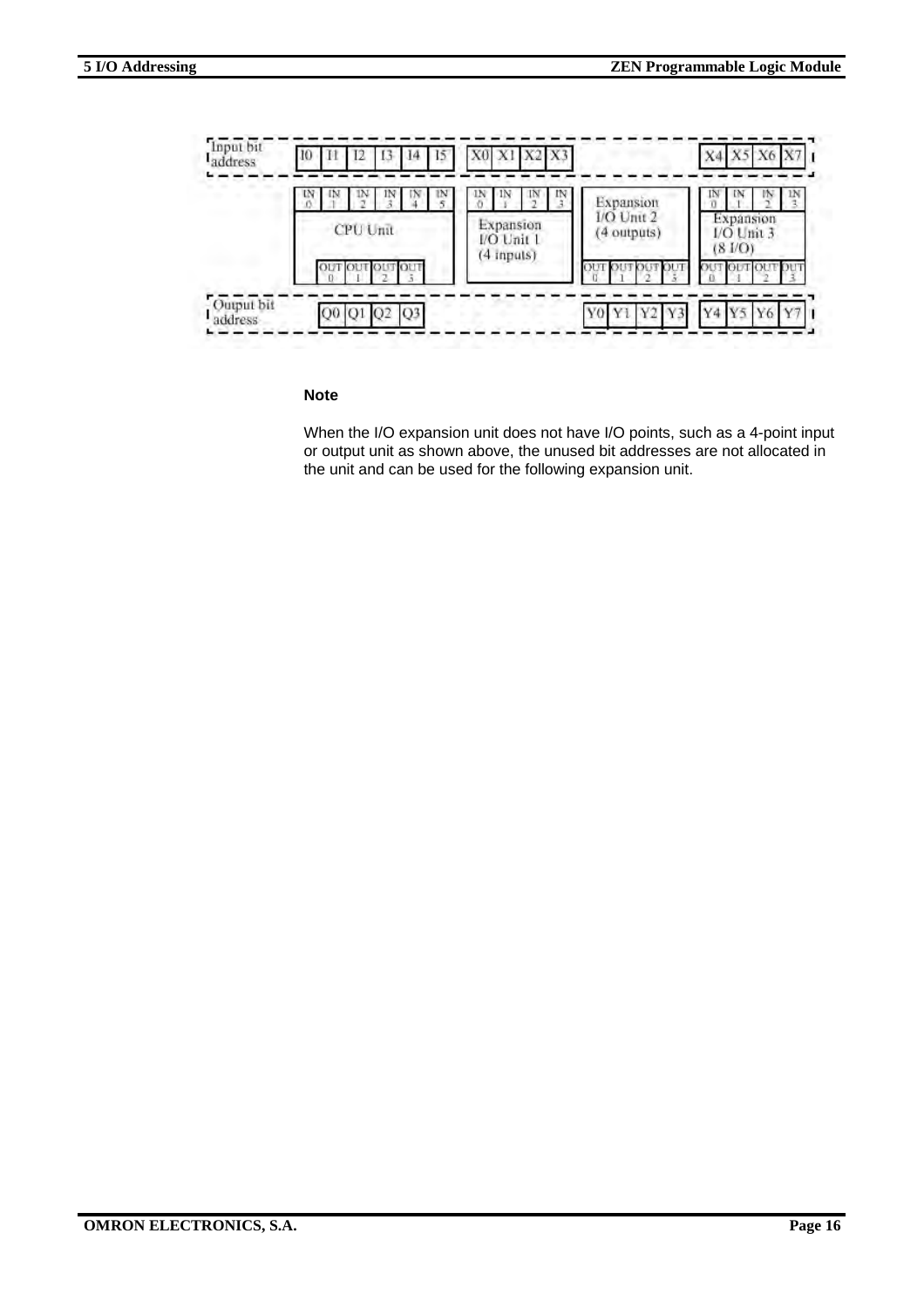# **6. Creating the Program**

This section gives a step-by-step explanation of how to implement a simple contact diagram or circuit on ZEN, and the programming from the display. The circuit to be used is the following:



# **6.1. I/O Wiring**



#### **6.2. Clearing the Programs**



• STOP Mode

Clear the program before you start writing the program. By using this option, neither the language display, the date/time nor the other settings will be initialized.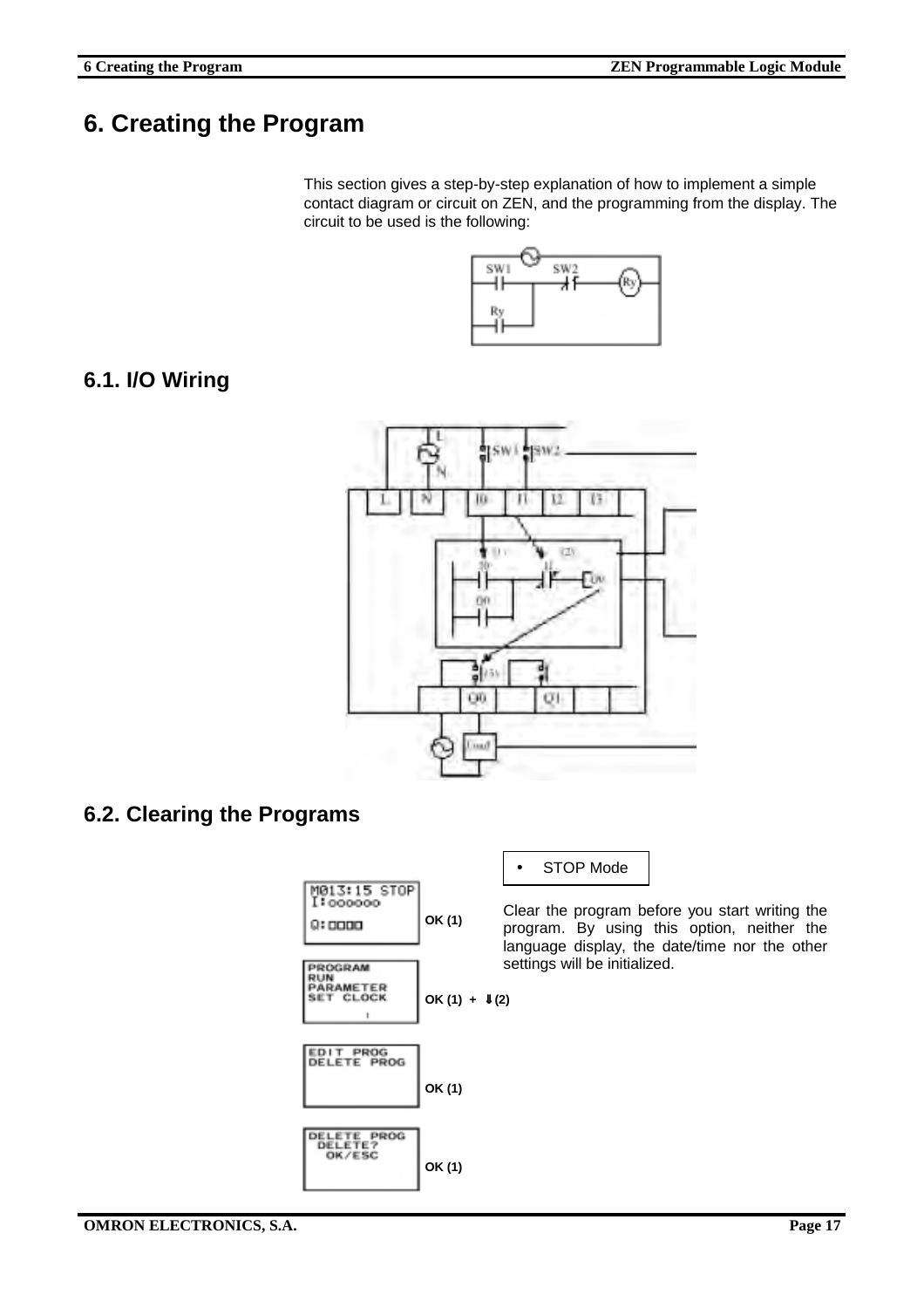#### **6.3. Writing the Program**



Two circuit lines, up to a total of 96 program lines, can be displayed on the screen at the same time and a maximum of 3 contacts and one output per program line can be entered.

An example of a ladder diagram:



#### **6.3.1. Writing Input Contacts**

Once in the program editing screen, press "**OK** (1)" and the 0 (10) input contact appears on the left-hand side of the first line of the program.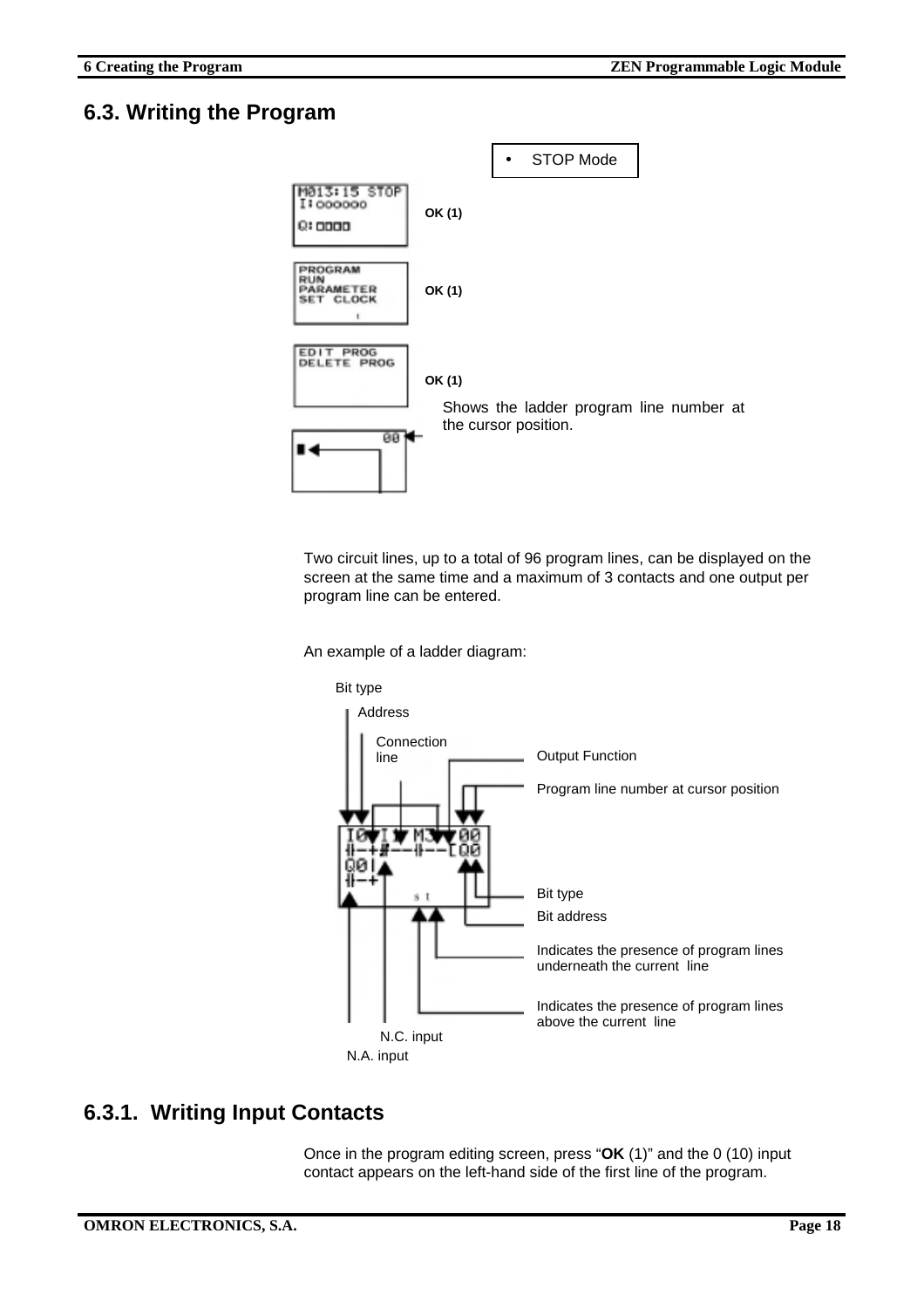

Press "**OK** (1)" again to enter another N.A. contact in series with the previous contact.

Press "**ALT** (7)" to select the N.C. input.

Use the "♣(4)" key to move the cursor and press  $\cdot$   $\uparrow$   $(5)$ " to change the bit address to 1.

Press "**OK** (1)" to enter another new N.A. contact in series with the previous contacts. This creates the automatic connection between the first two contacts entered.

#### **6.3.2. Writing Outputs**

First, before entering the output relay, the union line has to be inserted as follows:



Press "**ALT** (7)" to enable entering the connection line option.



The connection line is definitively set up with the " $\clubsuit$ (4)" key.

Once the line has been inserted, the cursor is situated on the right of the program line and the output relay is entered:

| G.<br>-- |  |
|----------|--|
|          |  |



Press "**OK** (1)" to enter an initial Q0 output. The output type can be selected using the " $\uparrow$  (5)" and " $\downarrow$  (2)" keys.

Press "**OK** (1)" twice to confirm writing Q0 output. The cursor will automatically go to the next line of the program.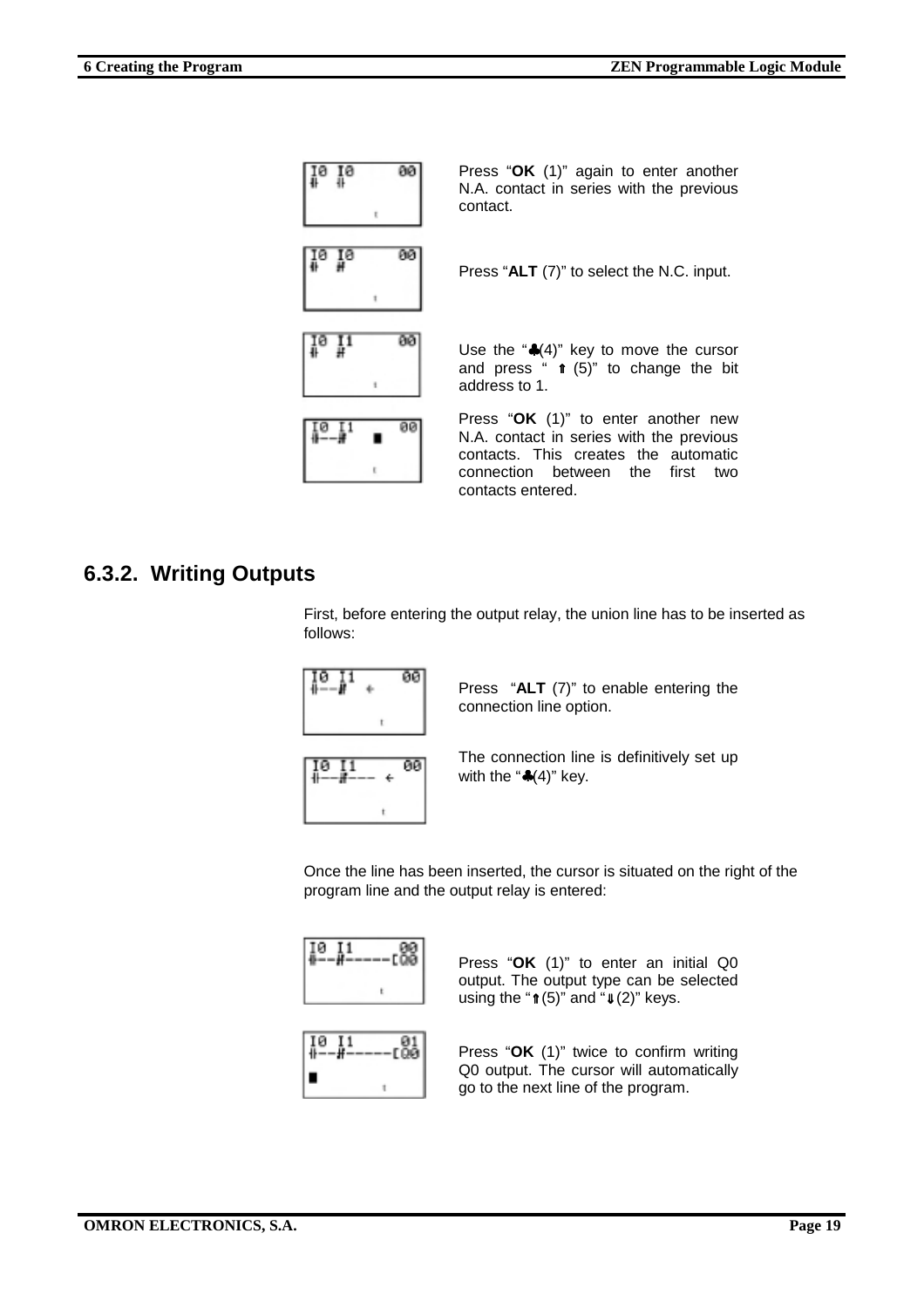#### **6.3.3. Writing a Parallel Line (OR)**



Press "**OK** (1)".

Select Q (CPU output bit) using the "⇑ (5)"

Confirm writing the contact by pressing "**OK** (1)" twice.

#### **6.3.4. Vertical Connection Lines**



Press "**ALT** (7)" to enable entering the vertical connection line option.

The vertical and horizontal connection lines are inserted using the "⇑ (5)" key. The (+) symbol indicates the intersection.



Pressing "**OK** (1)" confirms writing the connection lines.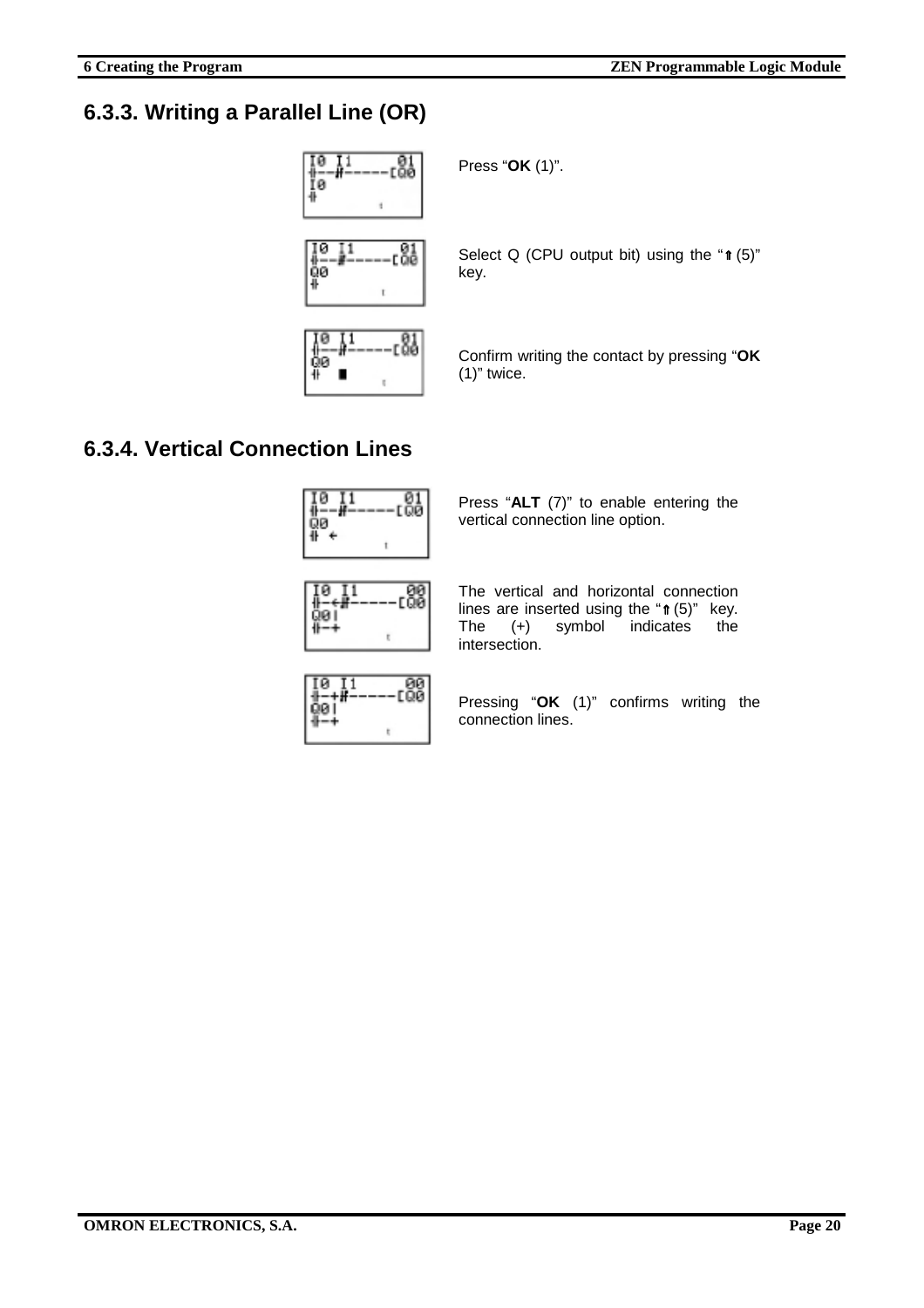# **7. Programming Functions**

# **7.1. Timers (T) and Holding timers (#)**

ZEN has the capacity to use 8 normal timers and 4 holding timers.

| Timers         | The present value of the current timer is reset when ZEN switches from       |  |  |
|----------------|------------------------------------------------------------------------------|--|--|
|                | Run mode to Stop mode or when the power supply is turned off.                |  |  |
| Holding Timers | The present value of the timer will be maintained even when ZEN              |  |  |
|                | switches from Run mode to Stop mode or when the power supply is              |  |  |
|                | turned off. The time will continue running when the input 'trigger' is in ON |  |  |
|                | mode again. The ON status of the timer bit will also be maintained.          |  |  |
|                | It is only supported by the holding timers at connection.                    |  |  |

#### **Timer Operation (T0 to T7)**

| <b>Timer Type</b> |                           | <b>Operation</b>                                                                                                    |                                                                                             | <b>Applications</b>                                                                                                   |
|-------------------|---------------------------|---------------------------------------------------------------------------------------------------------------------|---------------------------------------------------------------------------------------------|-----------------------------------------------------------------------------------------------------------------------|
| X                 | Timer at<br>connection    | Output is activated<br>when the set time<br>elapses on the input<br>being triggered.                                | Trigger input<br>Reset input<br>Setting<br>Present<br>value<br>Timer bit                    | Delay operations<br>in On-status                                                                                      |
| n                 | Timer at<br>disconnection | Output is activated<br>from when input<br>switches to ON<br>mode until the set<br>time elapses.                     | Trigger input<br>Reset input<br>Setting<br>Present<br>value<br>Timer bit                    | Useful for timers,<br>lighting or<br>ventilation fans                                                                 |
| O                 | Flashing pulse<br>timer   | The set timer bit<br>switches the<br>selected time to ON<br>mode when input<br>changes from OFF<br>mode to ON mode. | Trigger input<br>Reset input<br>Setting<br>Present<br>value<br>$\Omega$<br><b>Timer bit</b> | Useful for<br>repetitive<br>operations when<br>the operation to<br>be carried out<br>requires the same<br>time period |
| F                 | Flashing pulse<br>timer   | The set timer bit<br>switches repeatedly<br>from ON mode to<br>OFF mode, while<br>input is in ON mode               | Trigger input<br>Reset input<br>Setting<br>Present<br>value<br>Timer bit                    | Useful as an<br>alarm circuit, for<br>visible or audible<br>emergency<br>alarms.                                      |

**Note**. The 'n' code means 'null' (blank code on the console)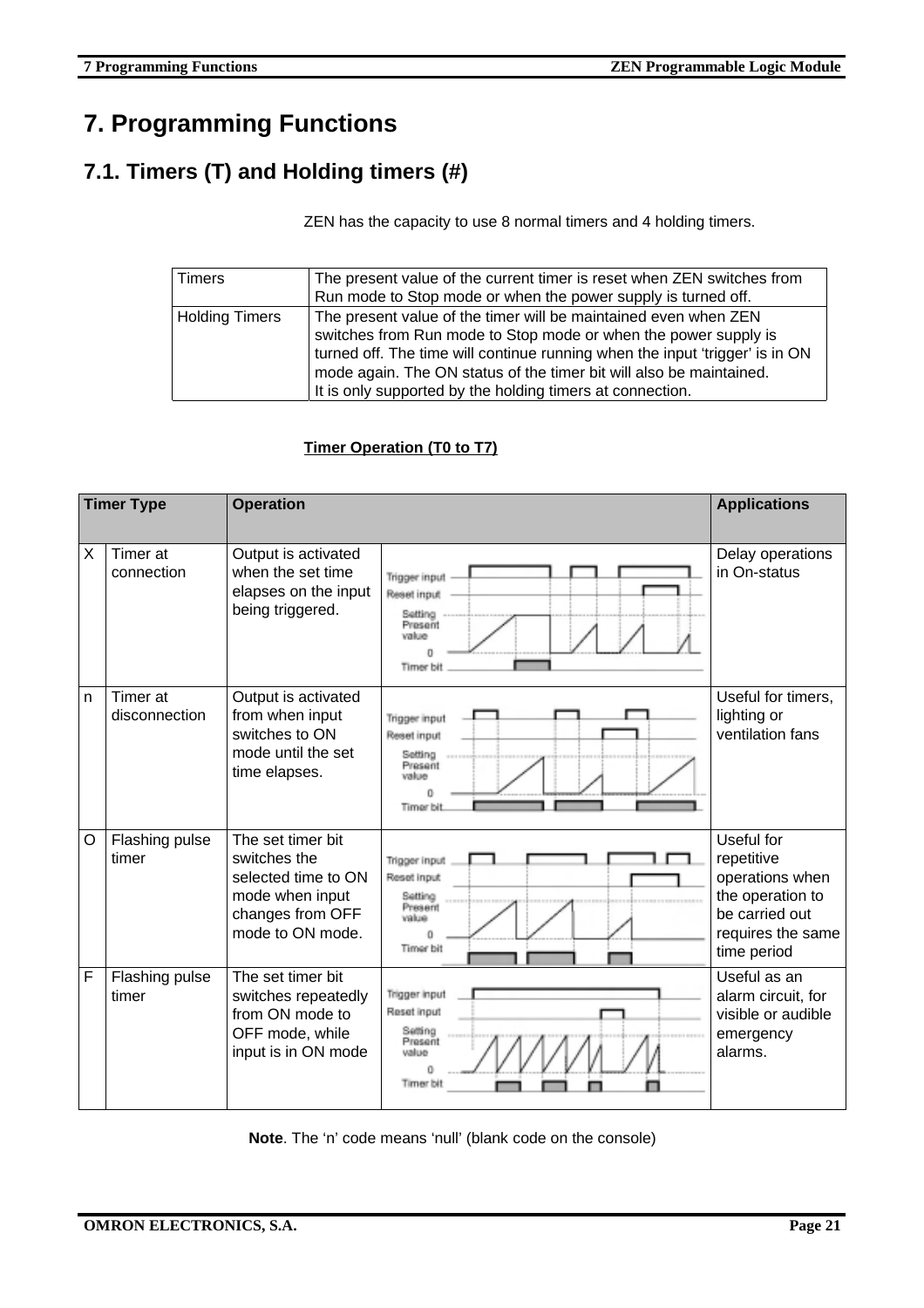#### **Holding Timer Operation (#0 to #3)**

| <b>Timer Type</b> |                              | <b>Operation</b>                                                              |                                                                          | <b>Applications</b>                                                                           |
|-------------------|------------------------------|-------------------------------------------------------------------------------|--------------------------------------------------------------------------|-----------------------------------------------------------------------------------------------|
|                   | Delay timer at<br>connection | Output is activated<br>when the set time<br>elapses as input is<br>triggered. | Trigger input<br>Reset input<br>Setting<br>Present<br>value<br>Timer bit | In systems where<br>timing must<br>continue even in<br>cases where<br>power suply is<br>null. |

### **7.1.1. Settings in the Ladder Program**

Input triggers, output resets and input timers are drawn on the 'Edit Screen'. The timer setting is carried out on the Parameter Settings Screen.



| Timer address | Timer: T0 to T7 Holding Timer: #0 to #3 |                                                                                                                                                                                                                            |  |  |
|---------------|-----------------------------------------|----------------------------------------------------------------------------------------------------------------------------------------------------------------------------------------------------------------------------|--|--|
| Trigger input | T (TRG)                                 | Controls the timer trigger output. Triggers the time when the trigger input<br>switches to ON mode.                                                                                                                        |  |  |
| Reset input   | R (RES)                                 | Controls the timer reset output. When the reset input switches to ON mode,<br>the present value is reset and the timer bit switches to OFF mode. The trigger<br>inputs are not active while the reset input is in ON mode. |  |  |
| Timer bit     | Turns ON mode according to the setting  |                                                                                                                                                                                                                            |  |  |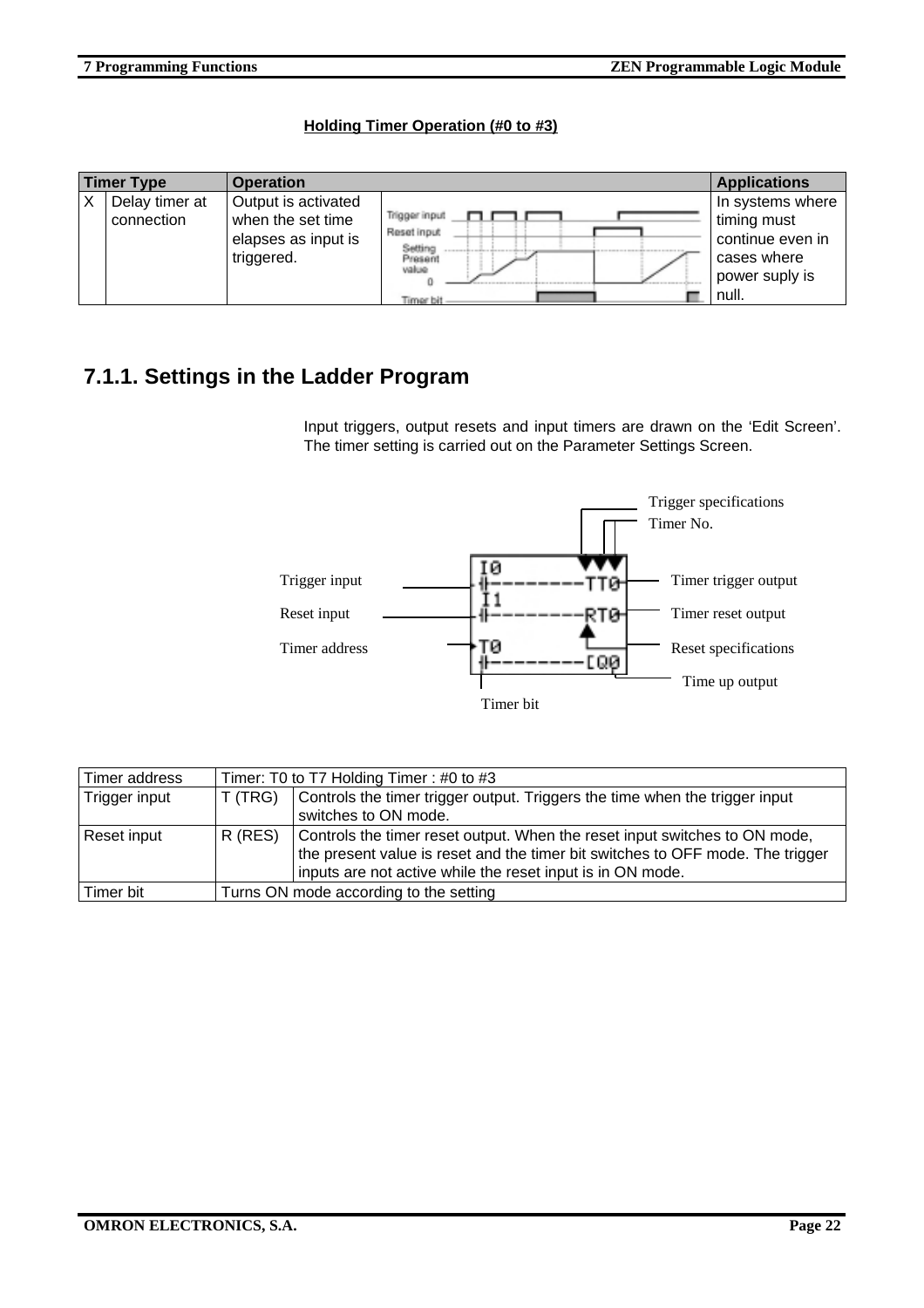#### **7.1.2. Settings in the Parameters Settings Screen**



Timer types

| ON delay       |  |  |
|----------------|--|--|
| OFF delay      |  |  |
| One-shot pulse |  |  |
| Flashing pulse |  |  |

Time units and settings

| IS. | 00.01 to 99.99 s (in 0.01 s units)                       | Error: 0 to 10 ms |
|-----|----------------------------------------------------------|-------------------|
|     |                                                          | Error: 0 to 1 s   |
|     | $H:M$   00 h 01 m to 99 h 59 m (in hours and<br>minutes) | Error: 0 to 1 min |

Monitoring enabled/disabled

| A Parameters can be monitored and settings changed             |
|----------------------------------------------------------------|
| D   Parameters cannot be monitored nor can settings be changed |

### **7.1.3. Parameter Monitoring on 'Screen Display'**



# **7.2. Using Counters (C)**

Up to 8 counters can be used in incremental or decremental mode. The present or current value (PV) of each counter and the status of the bits of each counter (ON/OFF) are maintained even when the operation mode changes or when there is no power supply.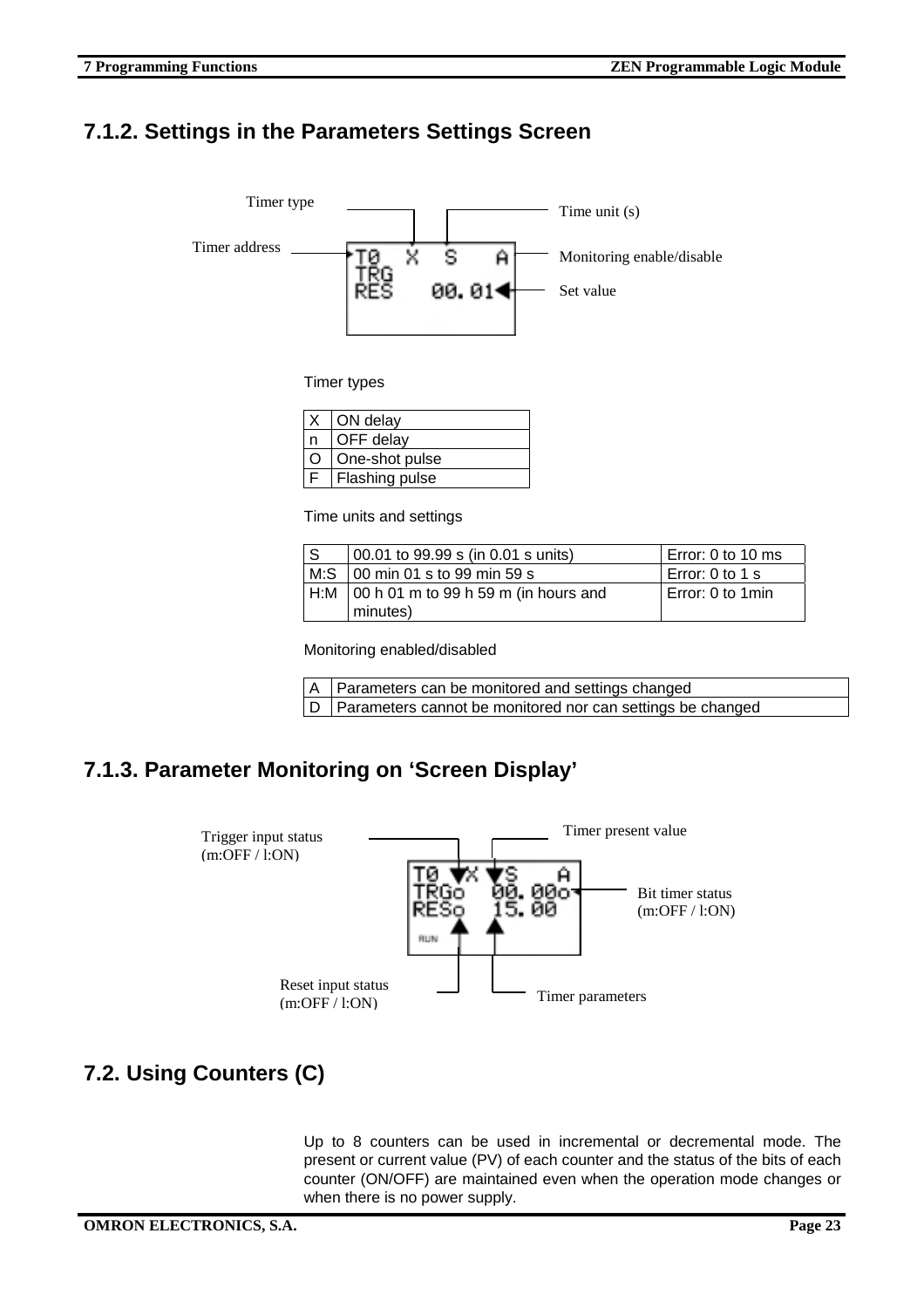The counter bit switches to ON mode when the count value (PV) exceeds the set value (present value • set value). The counter is reset and its corresponding bit turns to OFF mode when the reset input is activated (ON mode). The count input is not effective while the reset input is active.

# **7.2.1. Settings in the Ladder Program**



Counter bit

| Counter No.                                                            | C0 to C7 (8 points) |                                                   |
|------------------------------------------------------------------------|---------------------|---------------------------------------------------|
| Counter input                                                          | $C$ (CNT)           | Increases (or decreases) each time the            |
|                                                                        |                     | counter input is activated.                       |
| Counter No. input                                                      | D(DIR)              | Count mode selection                              |
| specifications                                                         |                     | <b>OFF: Incremental</b>                           |
|                                                                        |                     | <b>ON: Decremental</b>                            |
| Reset input                                                            | $R$ (RES)           | When the reset input is in ON mode, the           |
|                                                                        |                     | present value resets and the corresponding        |
|                                                                        |                     | bit switches to OFF mode. The counter input       |
|                                                                        |                     | will not be effective while the reset input is in |
|                                                                        |                     | ON mode.                                          |
| Activated when the present value $\geq$ the set value<br>Counter input |                     |                                                   |

### **7.2.2. Settings in the Parameter Settings Screen**



| Instruction (set value)     |  | 0001 to 9999 (4 decimal digits) times                 |  |  |
|-----------------------------|--|-------------------------------------------------------|--|--|
| Monitoring enabled/disabled |  | The parameters can be modified and<br>AI<br>monitored |  |  |
|                             |  | The parameters cannot be modified or<br>monitored     |  |  |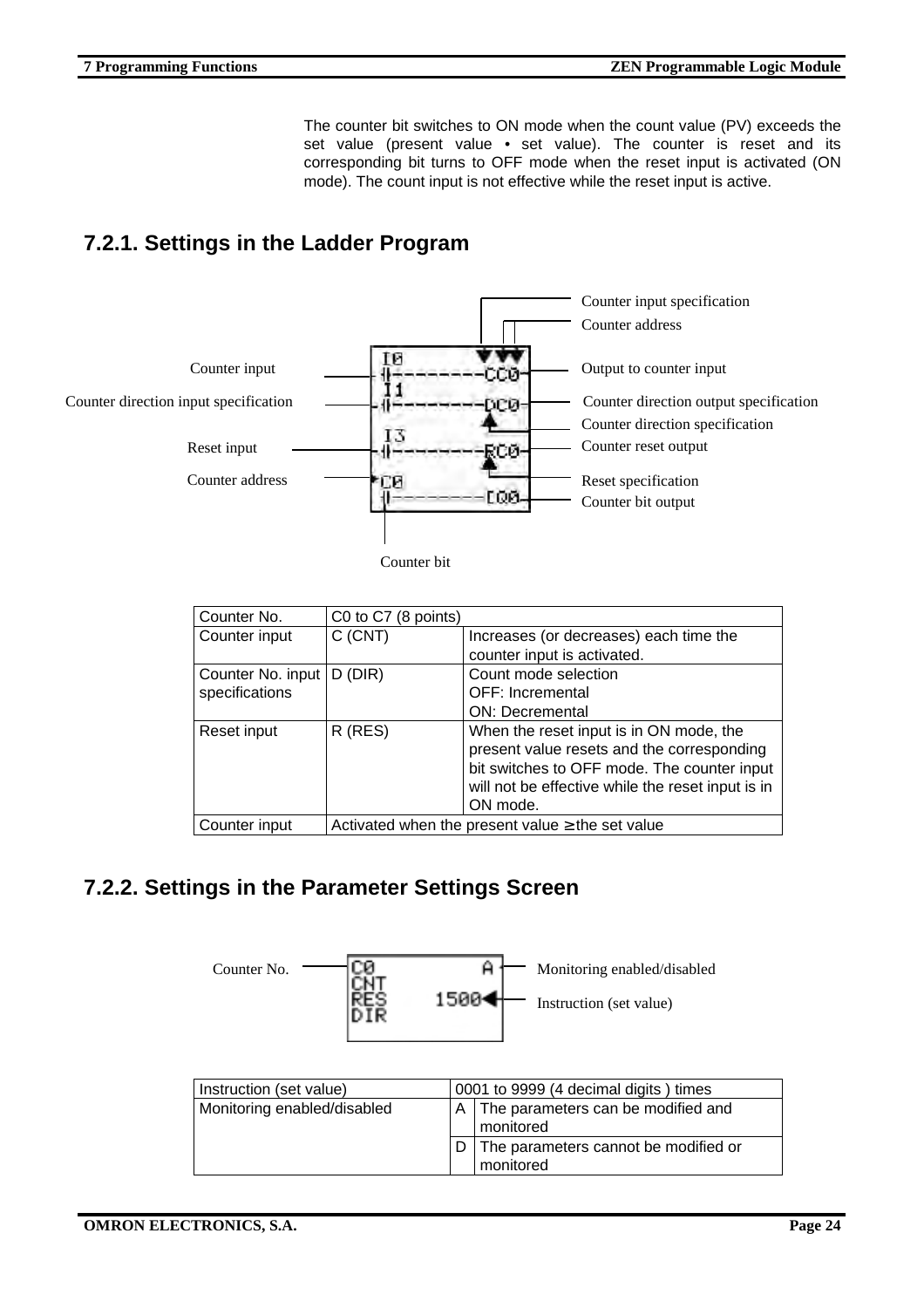#### **7.2.3. Parameter Monitoring on the Screen Display**



#### **Note.**

1. To reset the present value and the counter bit status (ON/OFF mode) due to a power supply fault or a change in operating mode, a reset circuit must be created which should be activated first. This circuit may be something like the following:



2. If the counter input and the counter direction are input simultaneously, place the counter direction output in the program before the counter input.



#### **7.3. Using Weekly Timers**

Weekly timers switch to ON mode between the start time and the end of the specified day. Weekly timers have 8 points (@0 to @7).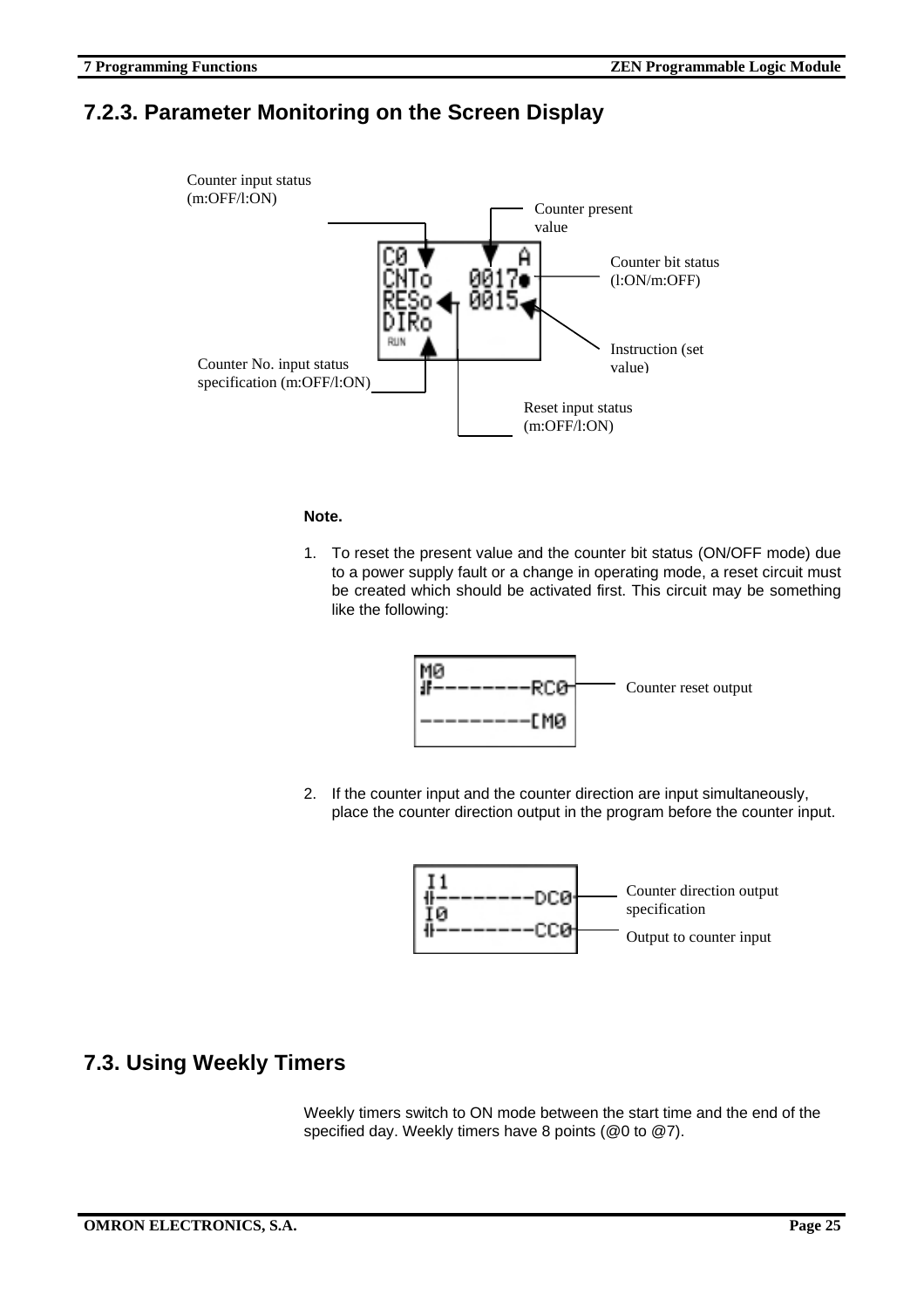#### **7.3.1. Settings in the Ladder Program**

Weekly timer inputs are written in the ladder program edit screen. Settings are carried out in the parameter settings screen.



#### **7.3.2. Settings in the Parameter Settings Screen**



**Note.** When the flashing cursor is on the start day, press the left key followed by the Up/Down keys to set the stop day. If the start day is not correctly set, the timer will operate only according to the time set.

| Day              | Start day  | Sun/Mon/Tues/Wed/Thurs/Fri/Sat                 |
|------------------|------------|------------------------------------------------|
|                  | Stop day   | Sun/Mon/Tues/Wed/Thurs/Fri/Sat/None            |
| Time             | Start time | 00:00 to 23:59                                 |
|                  | Stop time  | 00:00 to 23:59                                 |
| Monitoring       |            | The parameters can be modified and monitored   |
| enabled/disabled |            | The parameters cannot be modified or monitored |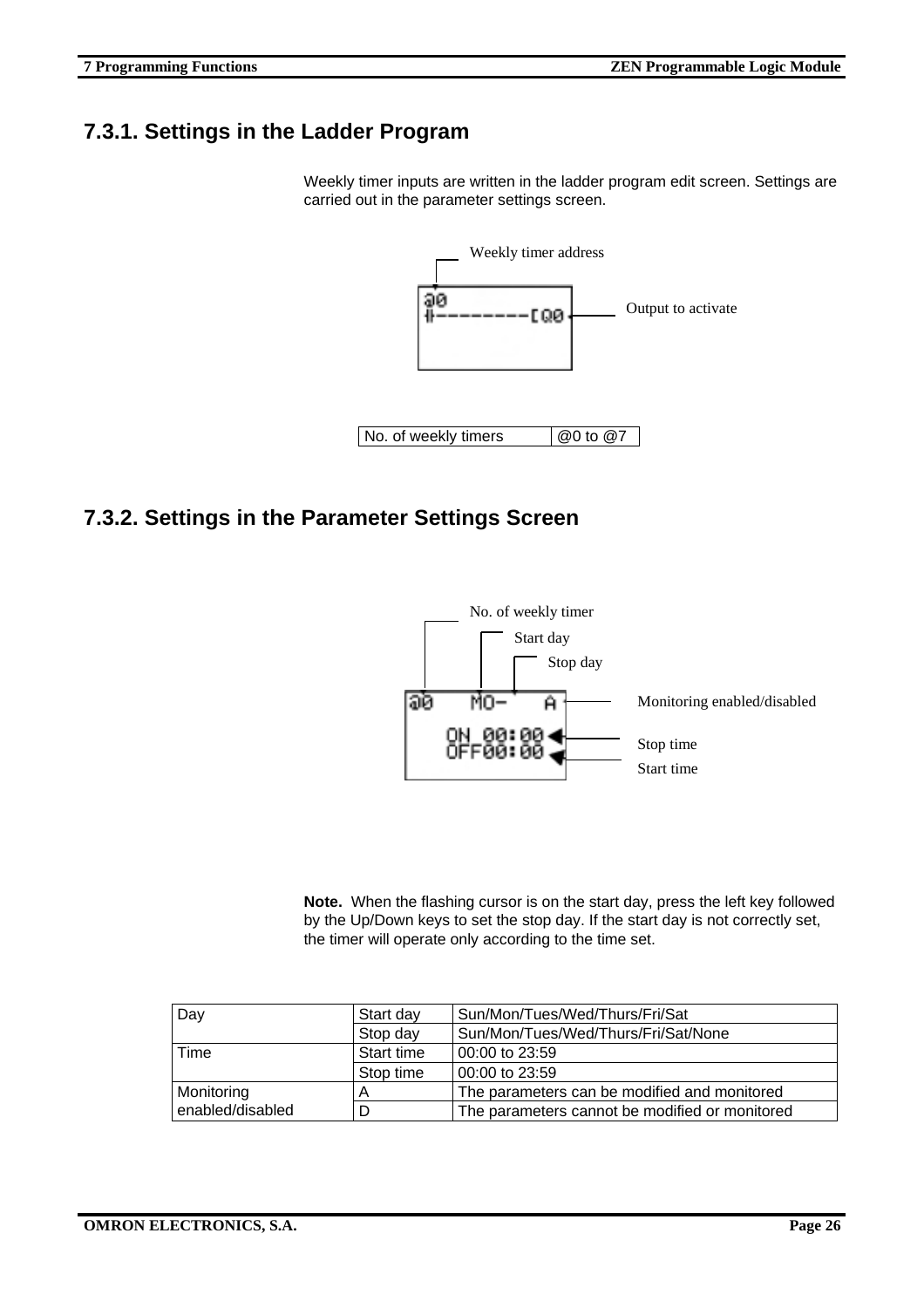| Setup and operation |                            | Example     | Operation                    |
|---------------------|----------------------------|-------------|------------------------------|
| Start and stop      | When the start day is      | $MO$ - $FR$ | Operates Monday to           |
| days                | before the stop day        |             | Friday every week            |
|                     | When the start day is      | FR - MO     | <b>Operates every Friday</b> |
|                     | after the stop day         |             | through to the following     |
|                     |                            |             | Monday                       |
|                     | When the start day is the  | SU - SU     | Operates regardless of the   |
|                     | same as the stop day       |             | day of the week              |
|                     | When the stop day is not   | $SU -$      | Operates only every          |
|                     | set                        |             | Sunday                       |
| Start and stop      | When the start time is     | ON: 08:00   | Operates from 8:00 to        |
| times               | before the stop time       | OFF: 17:00  | 17:00 every day              |
|                     | When the start time is     | ON: 21:00   | Operates from 21:00 to       |
|                     | after the stop time        | OFF: 06:00  | 6:00 the following day       |
|                     | When the start time is the | ON: 13:00   | Operates regardless of the   |
|                     | same as the stop time      | OFF: 13:00  | time                         |

# **7.3.3. Parameter Monitoring in the 'Screen Display'**



#### **7.4. Using Calendar Timers (\*)**

Calendar timers are activated on specific dates. ZEN has 8 calendar timers (\*0 to \*7).

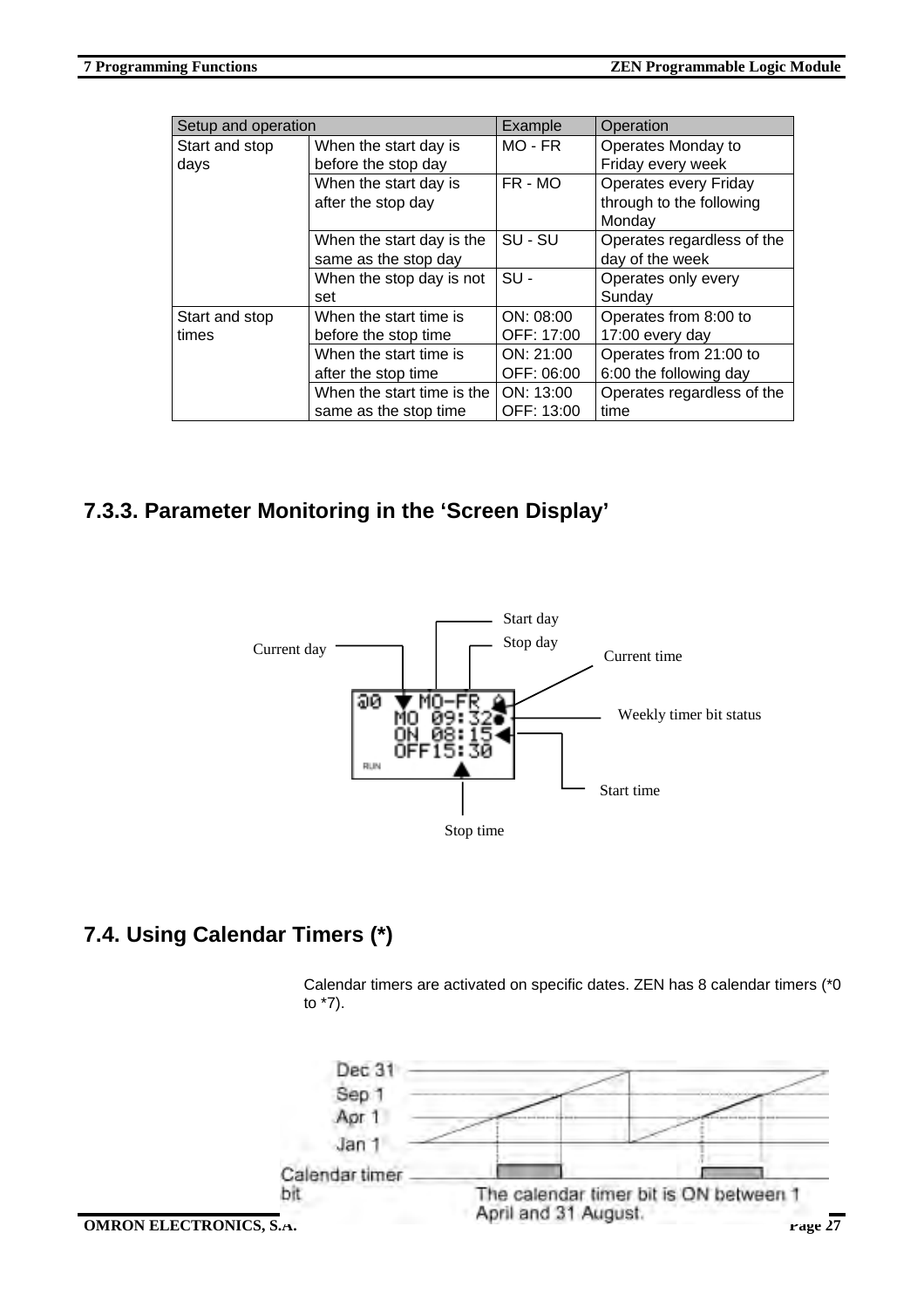#### **7.4.1. Settings in the Ladder Program**

Calendar timer inputs are written in the 'Edit Screen'. Settings are carried out in the parameter settings screen.



#### **7.4.2. Settings in the Parameter Settings Screen**



| Start date       | Jan 1 to Dec 31              |
|------------------|------------------------------|
| Stop date        | Jan 1 to Dec 31              |
| (see note)       |                              |
| Monitoring       | A   The parameters can be    |
| enabled/disabled | modified and monitored       |
|                  | D   The parameters cannot be |
|                  | modified or monitored        |

| Setup and operation |                                      | Example    | Operation                                  |
|---------------------|--------------------------------------|------------|--------------------------------------------|
| Start and stop date | When the start date is               | ON:04/01   | Operates between 1 April and 31 August     |
|                     | before the stop date                 | OFF: 09/01 | (see note)                                 |
|                     | When the start date is               | ON: 12/26  | Operates between 26 December and 6 January |
|                     | after the stop date                  | OFF: 01/07 | of the following year                      |
|                     | When the start and stop $ ON: 07/26$ |            | Operates regardless of the set date        |
|                     | dates are the same                   | OFF: 07/26 |                                            |

**Note.**

To stop operation on 31 August, the following day's date (1 September) should be set as the stop date.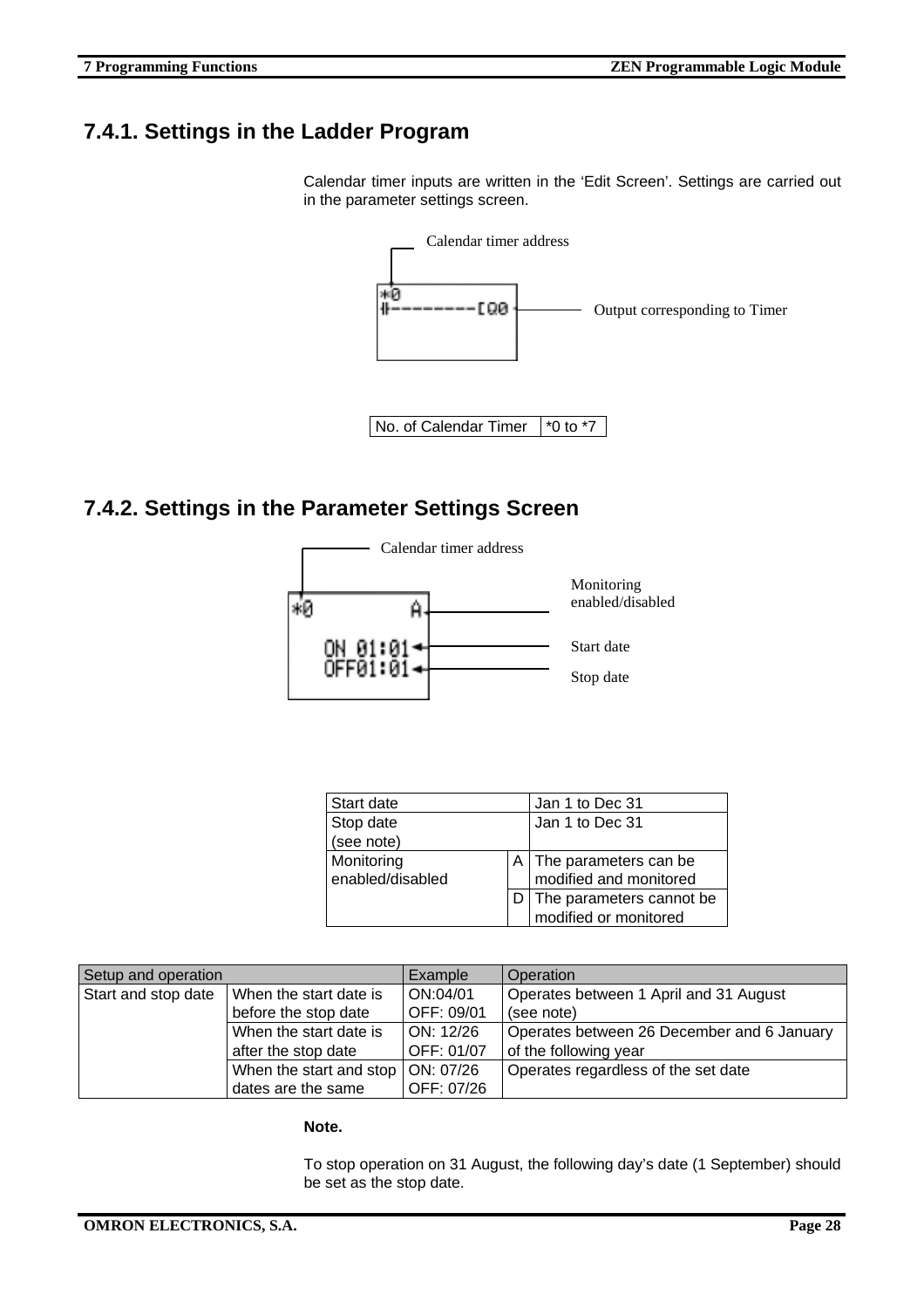### **7.4.3. Parameter Monitoring in the 'Screen Display'**



# **7.5. Analog Inputs (Analog Comparator (A))**

Analog voltage inputs vary between 0 and 10 V. ZEN has 2 analog input points, I4 and I5.

The analog input signal is converted into a BCD value (00.0 to 10.0). The result can be used in one of the CPU comparators, A0 to A3, and the 4 comparison outputs can be used in the program as input conditions.



#### **7.5.1. Settings in the Ladder Program**

The analog comparator input is written in the ladder program edit screen. The settings are carried out in the parameter settings screen.

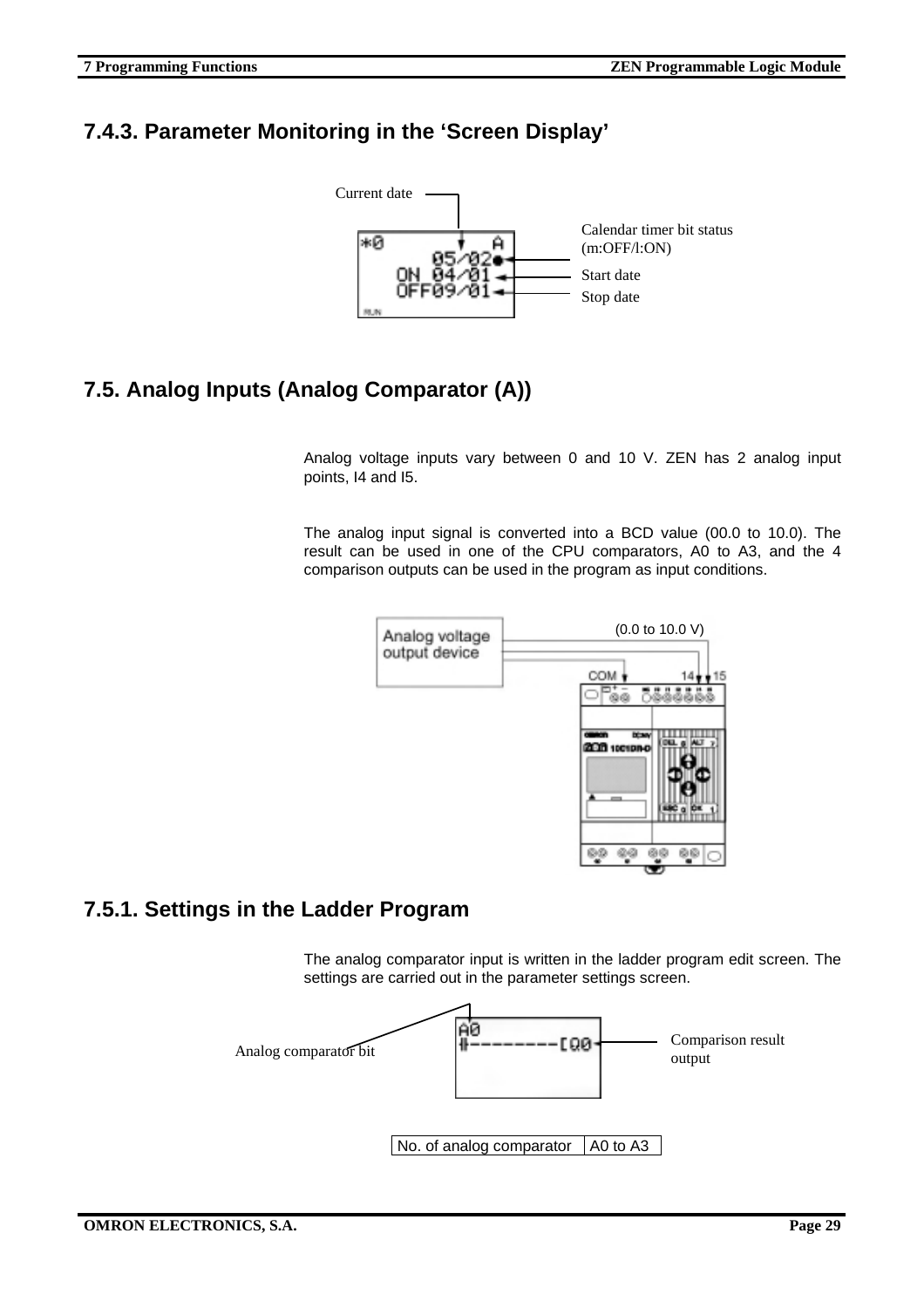#### **7.5.2. Settings in the Parameter Settings Screen**

• Analog comparison and constant inputs (When I4 ≥ constant)

Analog input comparisons (When  $14 \leq$ I5)



| No. of analog comparator |                                               | A0 to A3                                                |                           |  |
|--------------------------|-----------------------------------------------|---------------------------------------------------------|---------------------------|--|
| Comparison data          |                                               | 14: Analog input 1                                      | * Comparison possible     |  |
|                          |                                               | 15: Analog input 2                                      | between I4 and I5, I4 and |  |
|                          | 2                                             | 15: Analog input 2                                      | constant and 15 and       |  |
|                          |                                               | Constant: 00.0 to 10.5                                  | constant                  |  |
| Operator                 |                                               | $\geq$ : The corresponding bit switches to ON mode when |                           |  |
|                          |                                               | comparative data $1 \geq$ comparative data 2            |                           |  |
|                          |                                               | $\leq$ : The corresponding bit switches to ON mode when |                           |  |
|                          |                                               | comparative data $1 \leq$ comparative data 2            |                           |  |
| Monitoring               | Parameters can be modified and monitored<br>A |                                                         |                           |  |
| enabled/disabled         | Parameters cannot be modified or monitored    |                                                         |                           |  |

### **7.5.3. Parameter Monitoring in 'Screen Display'**

• Analog input 14 and constant comparisons (When I4 ≥ constant)

Analog input 1 (I4) present value



• Analog inputs comparison (When  $14 \leq 15$ 

Analog input 1 (I4) present value



Analog input 2 (I5) present value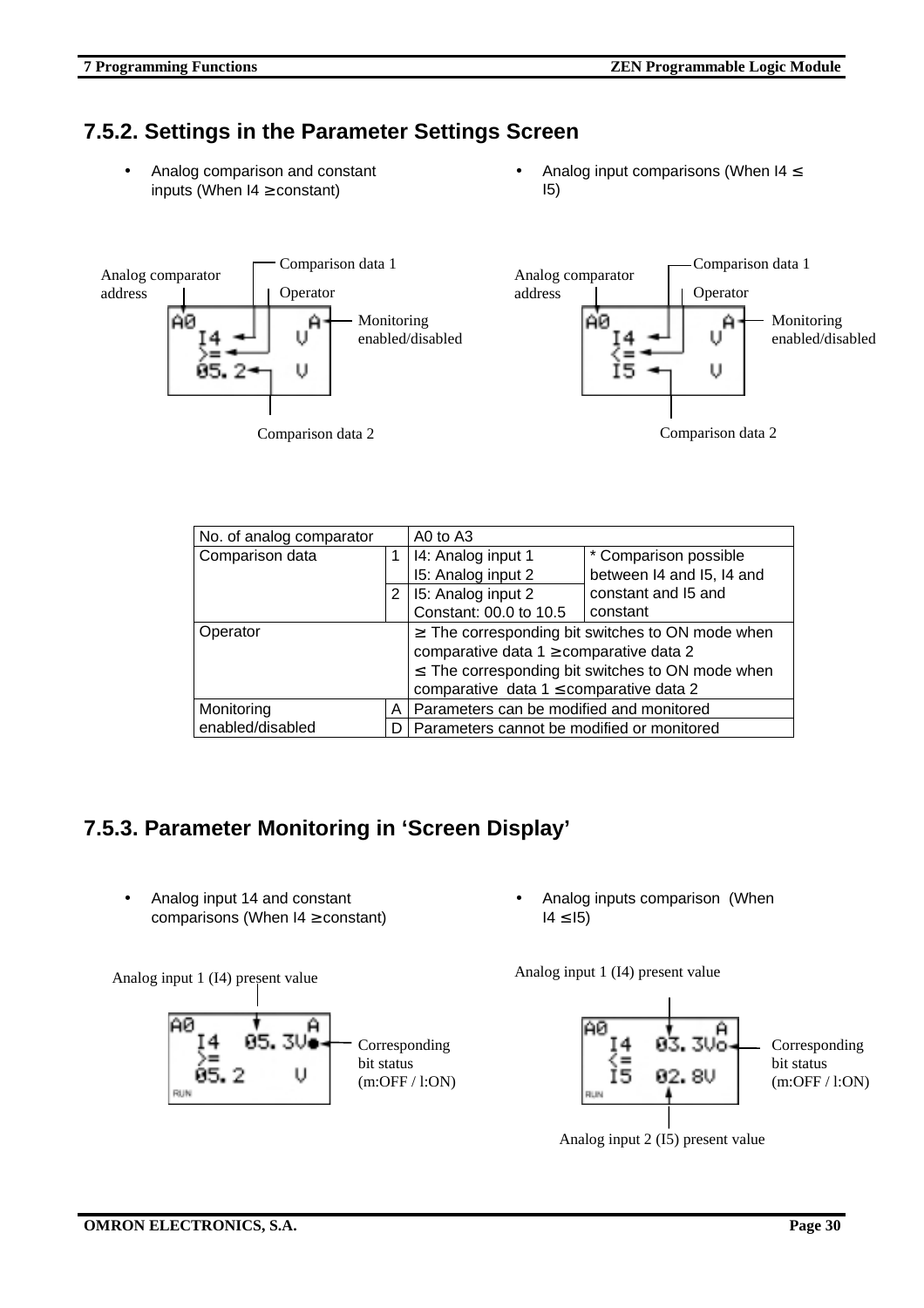#### **7.6. Comparing Timer/Counter Present Values Using Comparators (P)**

Timer (T), holding timer (#) and counter (C) present values can be compared. Present values of the same type of timers or counters can be compared. They can also be compared with constants.



#### **7.6.1. Settings in the Ladder Program**

The comparator inputs are written in the ladder program edit screen. The settings are carried out in the parameter settings screen.



 $\vert$  No. of comparators  $\vert$  P0 to P5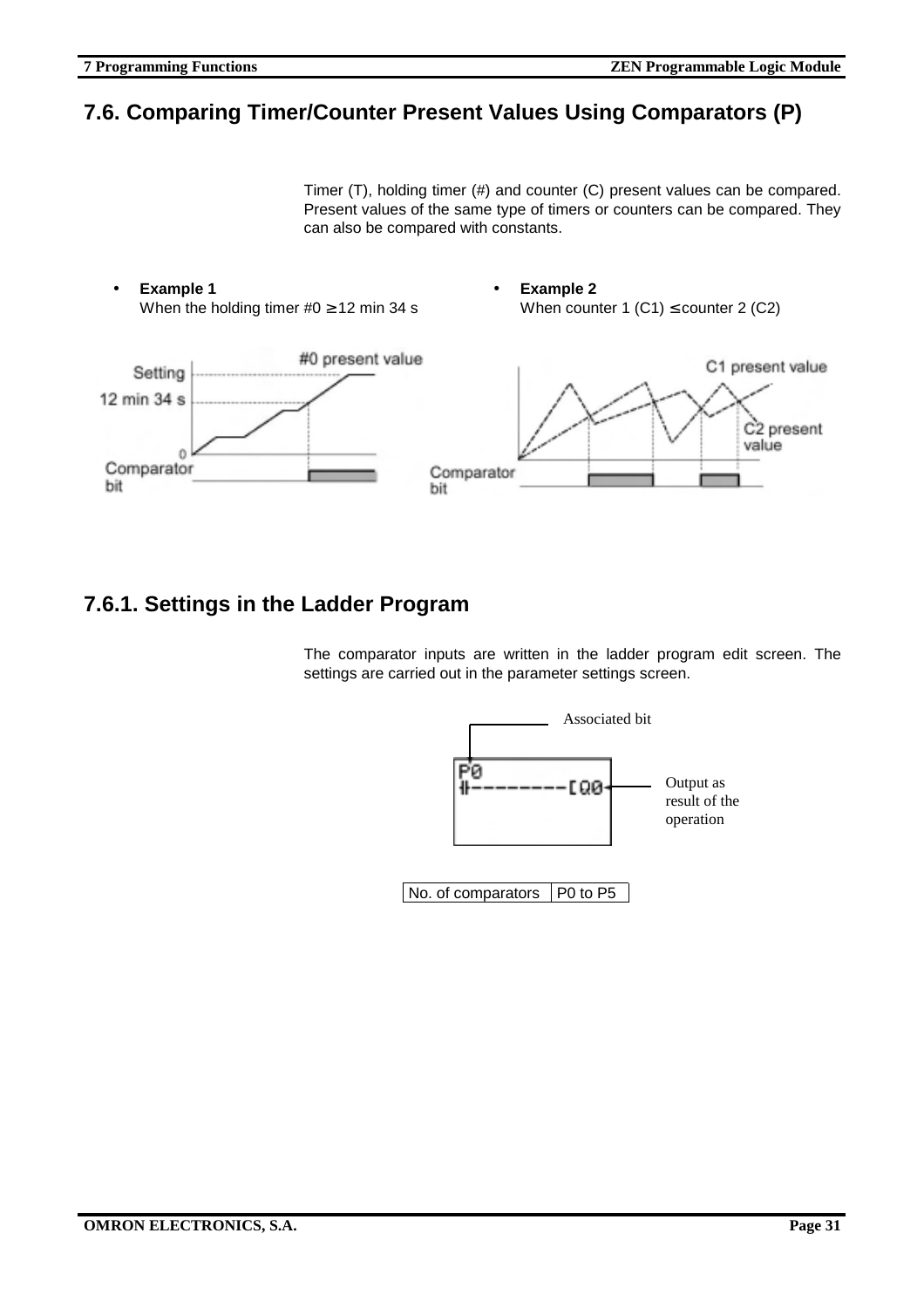Analog input 2 (I5) present value

# **7.6.2. Settings in the Parameter Settings Screen**

• Comparison of holding and constant timers (When the holding timer  $#0 \geq$ 12 min 34 s)





| Comparison type  |   | T: Timer                                                              |                                 |  |
|------------------|---|-----------------------------------------------------------------------|---------------------------------|--|
|                  |   | #: Holding timer                                                      |                                 |  |
|                  |   | C: Counter                                                            |                                 |  |
| Comparison data  | 1 | T: T0 to T7                                                           | Comparison possible between T   |  |
|                  |   | #: #0 to #3                                                           | and T or T and the constant     |  |
|                  |   | $C: CO$ to $C7$                                                       | Comparison possible between #   |  |
|                  | 2 | $T: T0$ to T7                                                         | and $#$ or $#$ and the constant |  |
|                  |   | #: #0 to #3                                                           | Comparison possible between C   |  |
|                  |   | $C: CO$ to $C7$                                                       | and C or C and the constant     |  |
|                  |   | Constant: 00.00 to 99.99 when the                                     |                                 |  |
|                  |   | comparison type is $T / #$ .                                          |                                 |  |
|                  |   | 0000 to 9999 when the comparison type                                 |                                 |  |
|                  |   | is C                                                                  |                                 |  |
| Operator         |   | $\geq$ : The corresponding timer/counter bit switches to ON mode when |                                 |  |
|                  |   | data1≥data2                                                           |                                 |  |
|                  |   | $\leq$ : The corresponding timer/counter bit switches to ON mode when |                                 |  |
|                  |   | data1≤data2                                                           |                                 |  |
| Monitoring       | A | The parameters can be modified and monitored                          |                                 |  |
| enabled/disabled | D | The parameters cannot be modified or monitored                        |                                 |  |

**Note**. To enter the data as **constant**, press ALT.

# **7.6.3. Parameter Monitoring in the 'Screen Display'**

Ĥ

35.

• Comparison of holding timer #0 and the constant (When  $\#0 \ge 12$  min 34)

12.

34



Comparison of counters (When counter 1 (C1)  $\leq$  counter 2 (C2)

Analog input 1 (I4) present value



**7 Programming Functions ZEN Programmable Logic Module**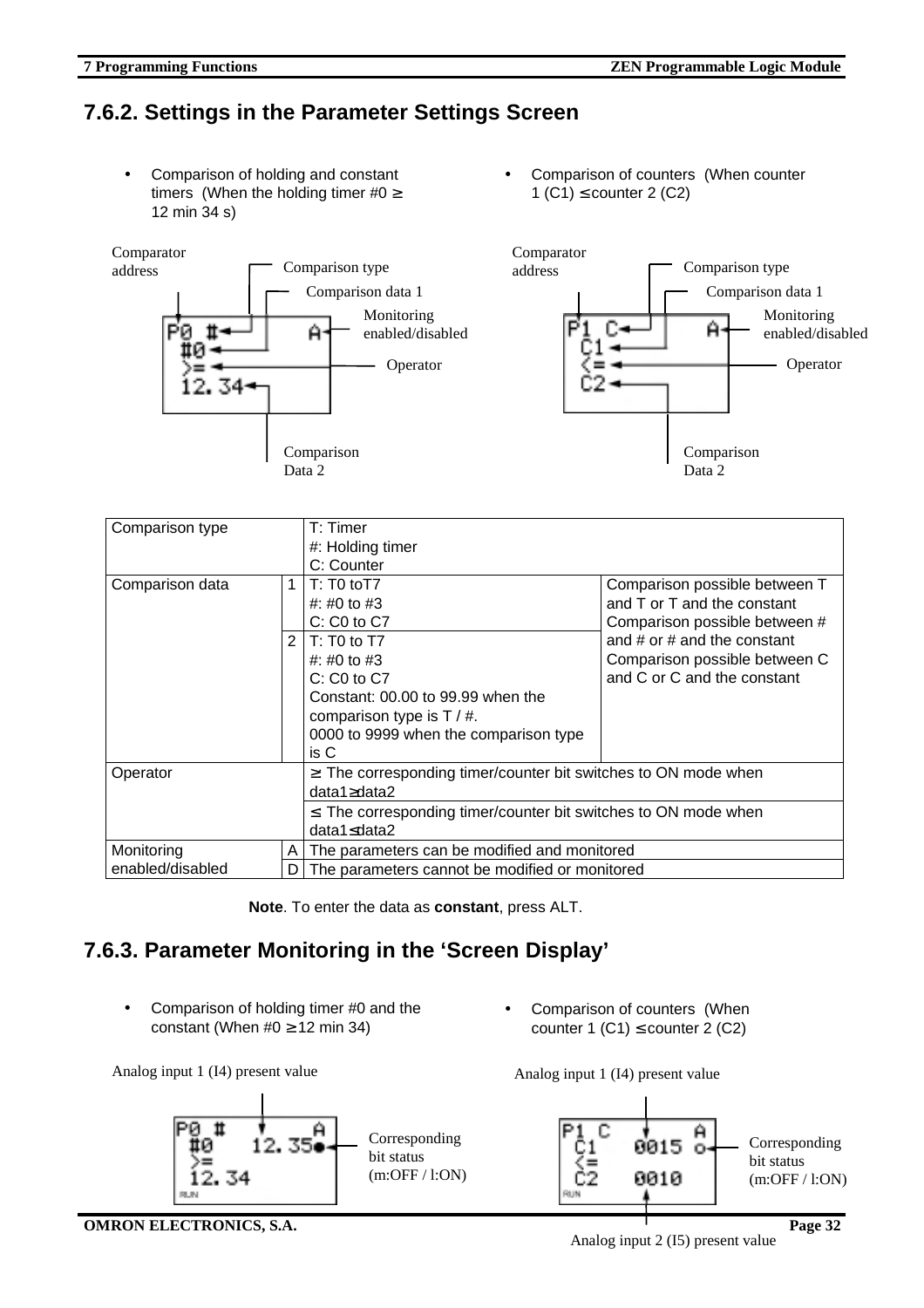#### **Note.**

- 1. Press the ALT key to switch comparative data 2 between the Timer/Counter and the constant.
- 2. The specification of the time unit can be determined with the type of Timer/Holding Timer comparison:
	- a) When a constant has been set as data2, the time unit adjusts automatically to the set unit in data1.
	- b) When the time unit is different for both data, it adjusts automatically.

#### **7.7. Displaying Messages (Display Bits (D))**

A series of predefined messages, such as the date and the time, timer/counter present values, analog converted values, etc. can be displayed on the LCD screen. Multiple message displays can also be shown on the same screen.

#### • **Example 1** • **Example 2**

05/02 20:18



Monitors operating system status

Settings details Settings details



PIT#2 EMPTY!

Shows the date and time when the error occurred



#### **7.7.1. Settings in the Ladder Program**

The message viewer is written in the ladder program edit screen. The settings are carried out in the parameter settings screen.

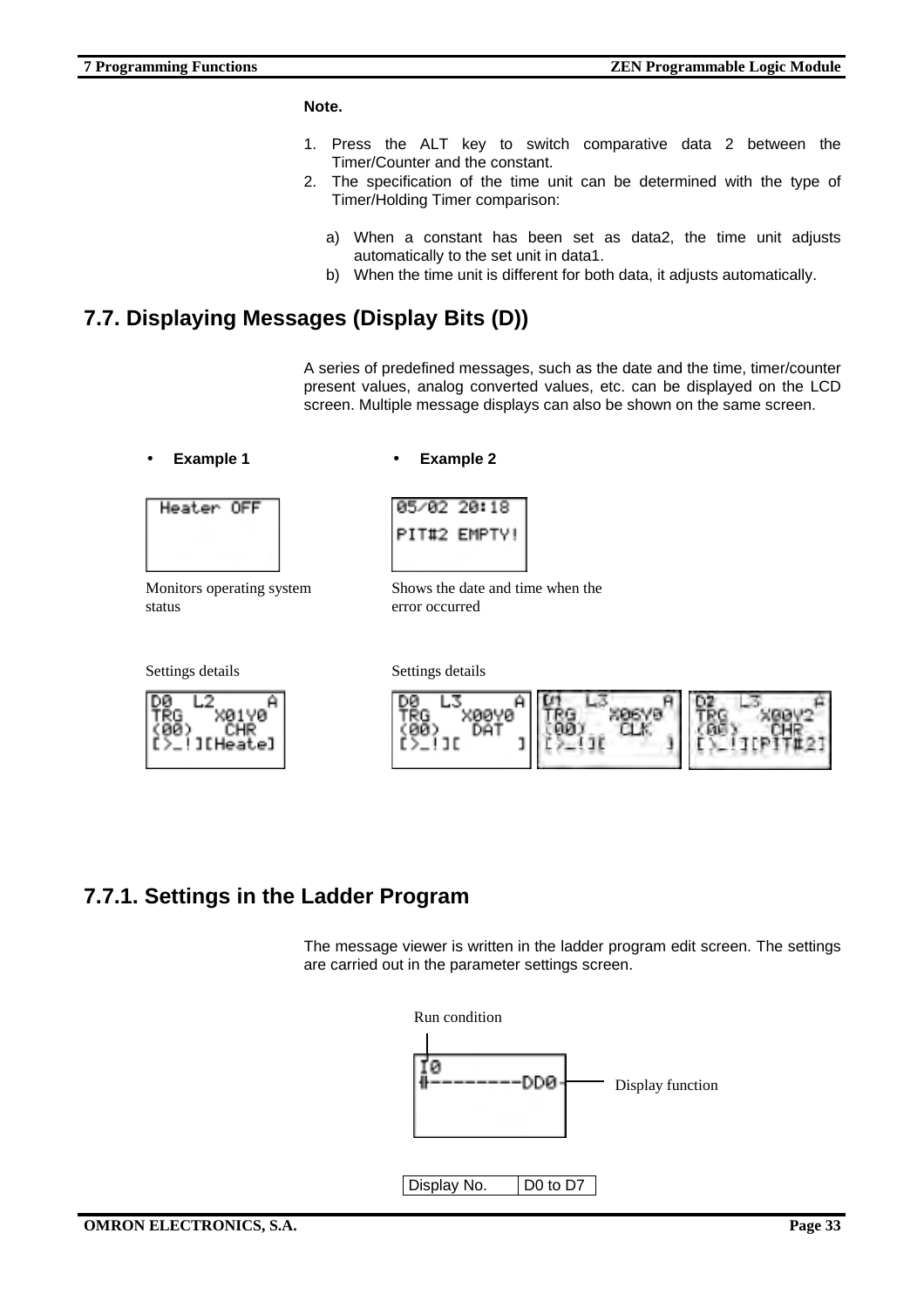#### **7.7.2. Settings in the Parameter Settings Screen**



| Backlight/display      | L <sub>0</sub>                                                      | No backlight. No switching to show Display function (see note 1) |  |
|------------------------|---------------------------------------------------------------------|------------------------------------------------------------------|--|
| function selection     | Backlight. No switching to show Display function (see note 1)<br>L1 |                                                                  |  |
|                        | L2                                                                  | No backlight. Switching to show Display function (see note 2)    |  |
|                        | L <sub>3</sub>                                                      | Backlight. Switching to show Display function (see note 2))      |  |
| Display start position | X (digit): 00 to 11                                                 |                                                                  |  |
|                        | $Y$ (digit): 0 to 3                                                 | X0<br>X11<br>to                                                  |  |
|                        |                                                                     |                                                                  |  |
|                        |                                                                     | ${\bf Y0}$                                                       |  |
|                        |                                                                     | to                                                               |  |
|                        |                                                                     | Y3                                                               |  |
|                        |                                                                     |                                                                  |  |
|                        |                                                                     |                                                                  |  |
| Display object         | <b>CHR</b>                                                          | Characters (12 max.: Alphanumeric and symbols)                   |  |
|                        | DAT                                                                 | Month/Day (5 digits: @@ / @@)                                    |  |
|                        | <b>CLK</b>                                                          | Hours/Minutes (5 digits: @ @ / @ @)                              |  |
|                        | 14 to 15                                                            | Analog conversion (4 digits: @ @ . @)                            |  |
|                        | T0 to T7                                                            | Timer present value (5 digits: $@@. @@$ )                        |  |
|                        | #0 to #3                                                            | Holding timer present value (5 digits: @ @ . @ @)                |  |
|                        | C0 to C7                                                            | Counter present value (4 digits: @ @ @ @)                        |  |
| Monitoring             | A                                                                   | The parameters can be modified and monitored                     |  |
| enabled/disabled       | D                                                                   | The parameters cannot be modified nor monitored                  |  |

#### **Note.**

- 1. When either L0 or L1 are selected to disable the display function, this funcion will not automatically be displayed on screen. Use the operating keys to see the display screen.
- 2. When either L2 or L3 are selected (toggle to show the display function), ZEN is able to show the display screen if this function has been enabled. If everything is correct, the required data will be displayed.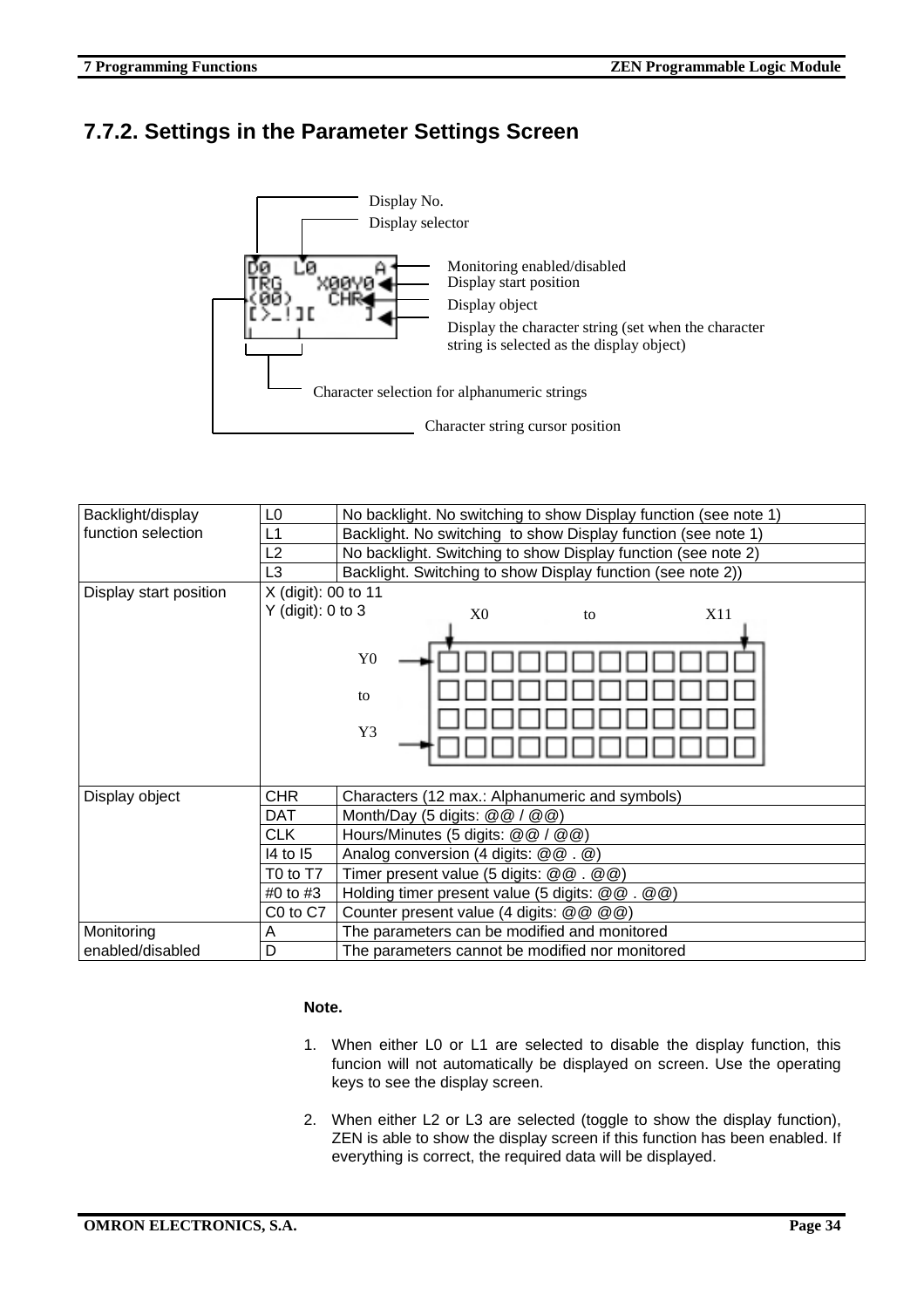#### **Alphanumeric Character String (CHR) Settings**





Use the Up/Down keys to scroll through the alphanumeric characters.

The selected character can be positioned to the left of the message using the left cursor key while the same character can be positioned to the right of the message using the right cursor key.

### **7.8. Using the Cursor Keys (B)**

When the CPU displays the LCD screen, the operating keys can be used for bit testing operations:

| <b>Cursor key</b><br>address | Operating key |
|------------------------------|---------------|
| B <sub>0</sub>               | <b>ESC</b>    |
| B <sub>1</sub>               | OK            |
| <b>B2</b>                    | Down          |
| B <sub>3</sub>               | Left          |
| B4                           | Right         |
| B <sub>5</sub>               | Out           |
| B <sub>6</sub>               | <b>DEL</b>    |
|                              | <b>ALT</b>    |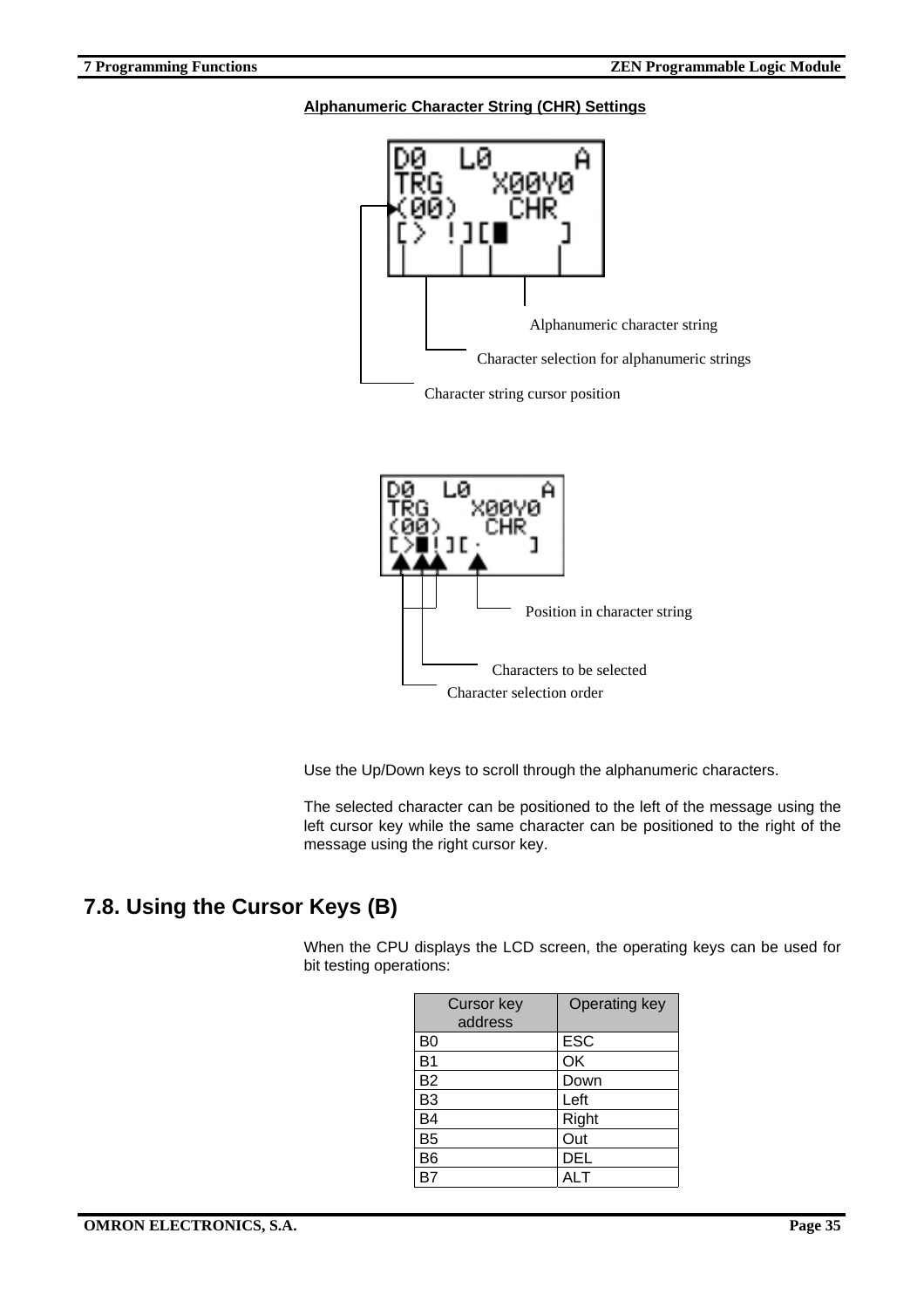

**Using cursor keys**



By holding down the DEL+ALT keys, the counter C2 and H5 holding bit present values can be reset.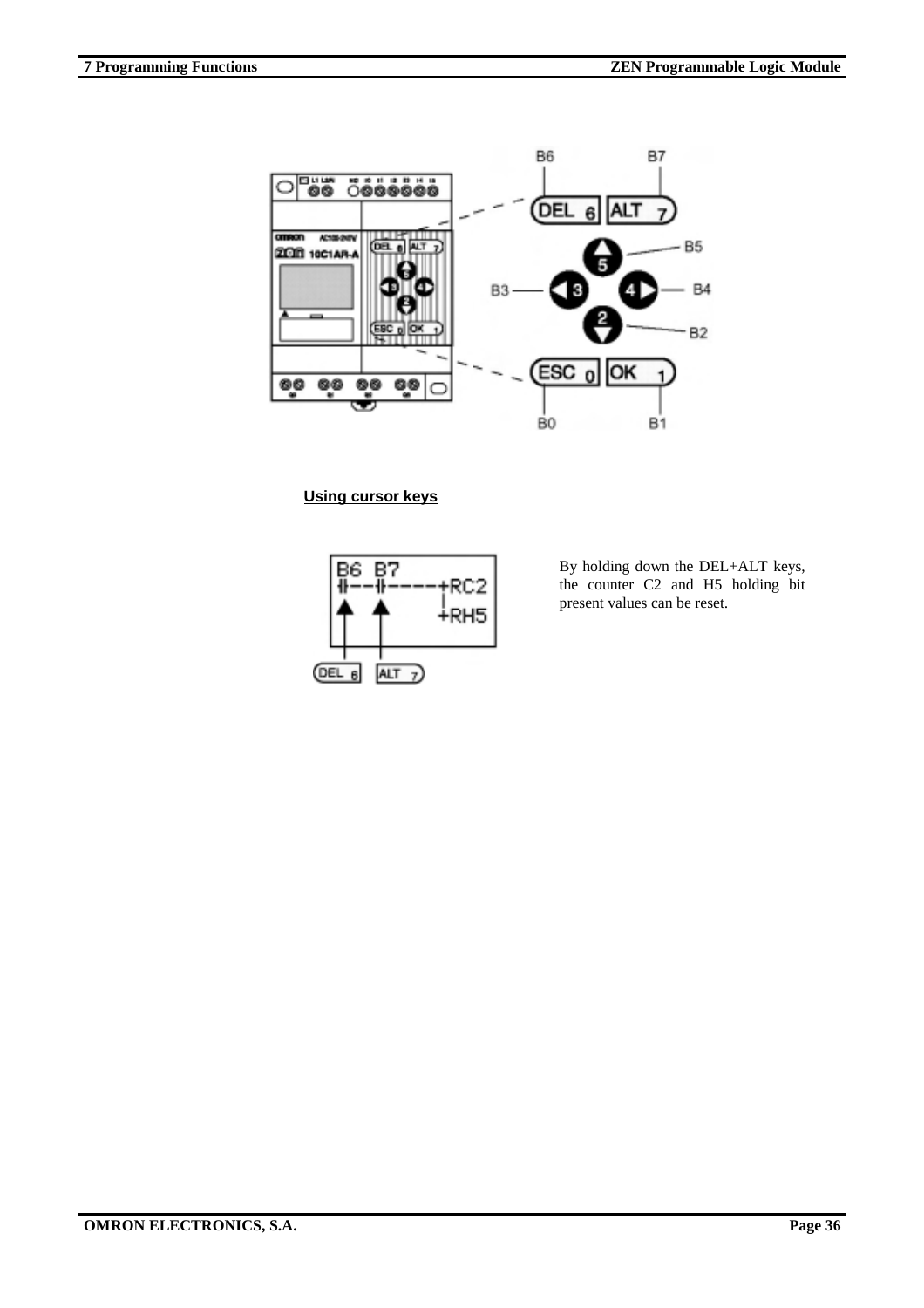# **8. Troubleshooting**

If there is an error of any kind during the operation, the error message will be displayed on screen (if the CPU is LCD type) or the ERROR indicator will be enabled (if the CPU is LED type).

#### **8.1. Error Messages**

The following table shows the list of error messages which can occur in the unit when there is an error:

#### **Powered CPU but not in RUN mode**

| Error message       | Cause                       | Possible solution                          |
|---------------------|-----------------------------|--------------------------------------------|
| <b>MEMORY ERR</b>   | Program error               | The ladder program and the parameter       |
|                     |                             | settings have been cleared. Write new      |
|                     |                             | program in ZEN.                            |
| I/O BUS ERR         | Connection error in the I/O | Switch off power supply and check that the |
|                     | expansion unit              | expansion units are connected correctly.   |
| UNIT OVER           | More than 3 I/O expansion   | Switch off power supply and reduce the     |
|                     | units connected             | number of I/O expansion units (3 or less). |
| <b>I/O VRFY ERR</b> | The type of bit set in the  | Change the wrong bit type in the program.  |
|                     | program cannot be used by   |                                            |
|                     | the system                  |                                            |

**Note.** I/O Verify Error

I/O (X/Y) bits in I/O expansion units: non addressable bits have been used.

Analog comparators (A): used with AC power supply.

Weekly (@) / Calendar (\*) Timers: used in ZEN without clock/calendar function.

Display function (D):

• The converted analog values (14/15) for AC CPUs are specified as in the list.

• The date (DAT) and the time (CLK) for CPUs without calendar/clock function are specified as in the list.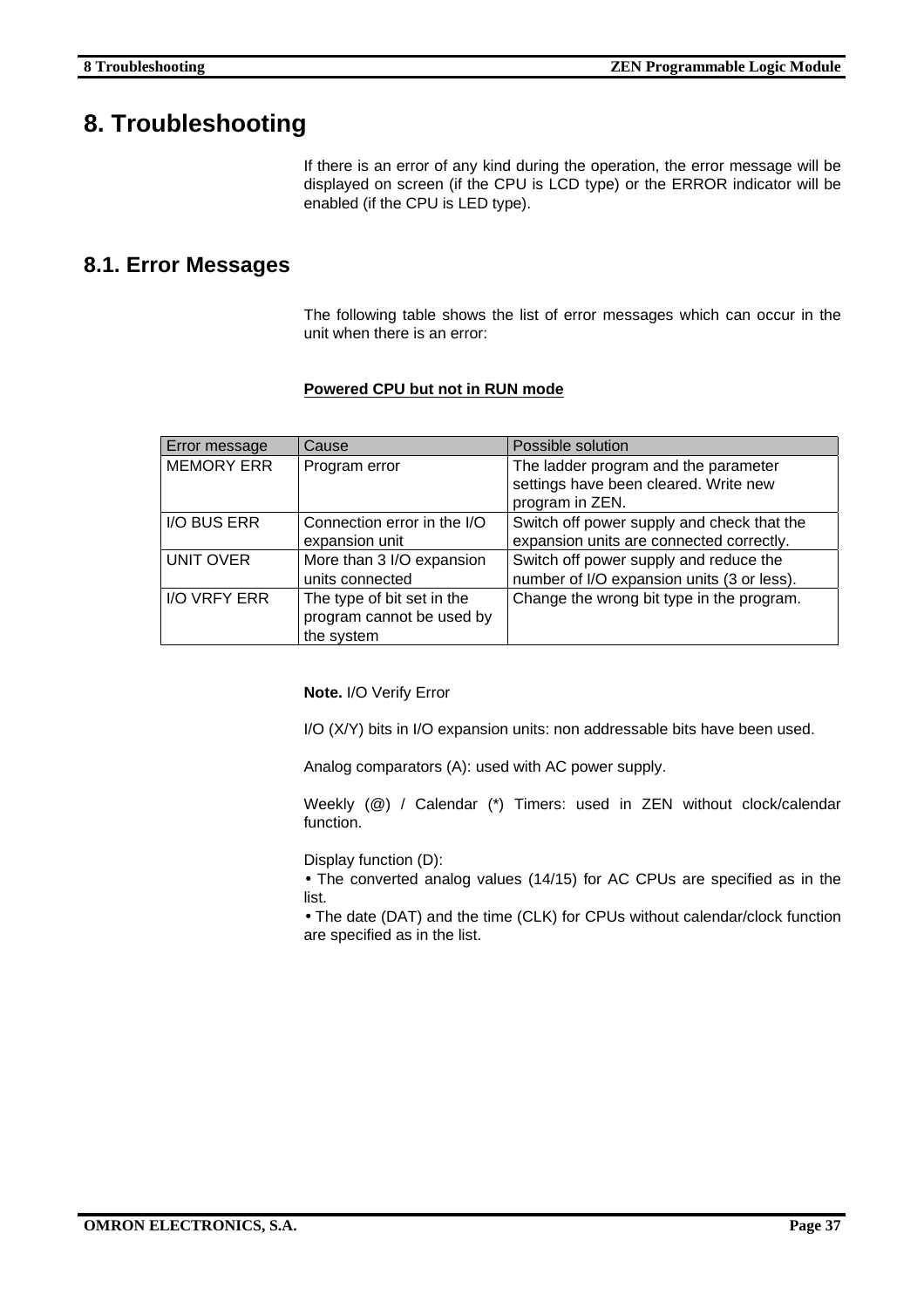#### **Error at power ON or during execution**

| Error message     | Cause                                         | Possible solution                                                                           |
|-------------------|-----------------------------------------------|---------------------------------------------------------------------------------------------|
| I/O BUS ERR       | Connection error in the I/O<br>expansion unit | Switch off the power supply and check<br>that the expansion unti is connected<br>correctly. |
| <b>MEMORY ERR</b> | Program error                                 | Execute the 'All Clear' operation and<br>rewrite the program.                               |
| <b>I2C ERR</b>    | Communication error<br>between Memory and RTC | Press any key and clear the error.                                                          |

#### **Error during program transfer from Memory Cassette**

| <b>Error message</b> | Cause                         | Possible solution                  |
|----------------------|-------------------------------|------------------------------------|
| M/C ERR              | Error in the cassette program | Save the error-free program on the |
|                      |                               | cassette                           |

**Note.** Use ZEN Support Software to read the error messages for LED-type CPUs.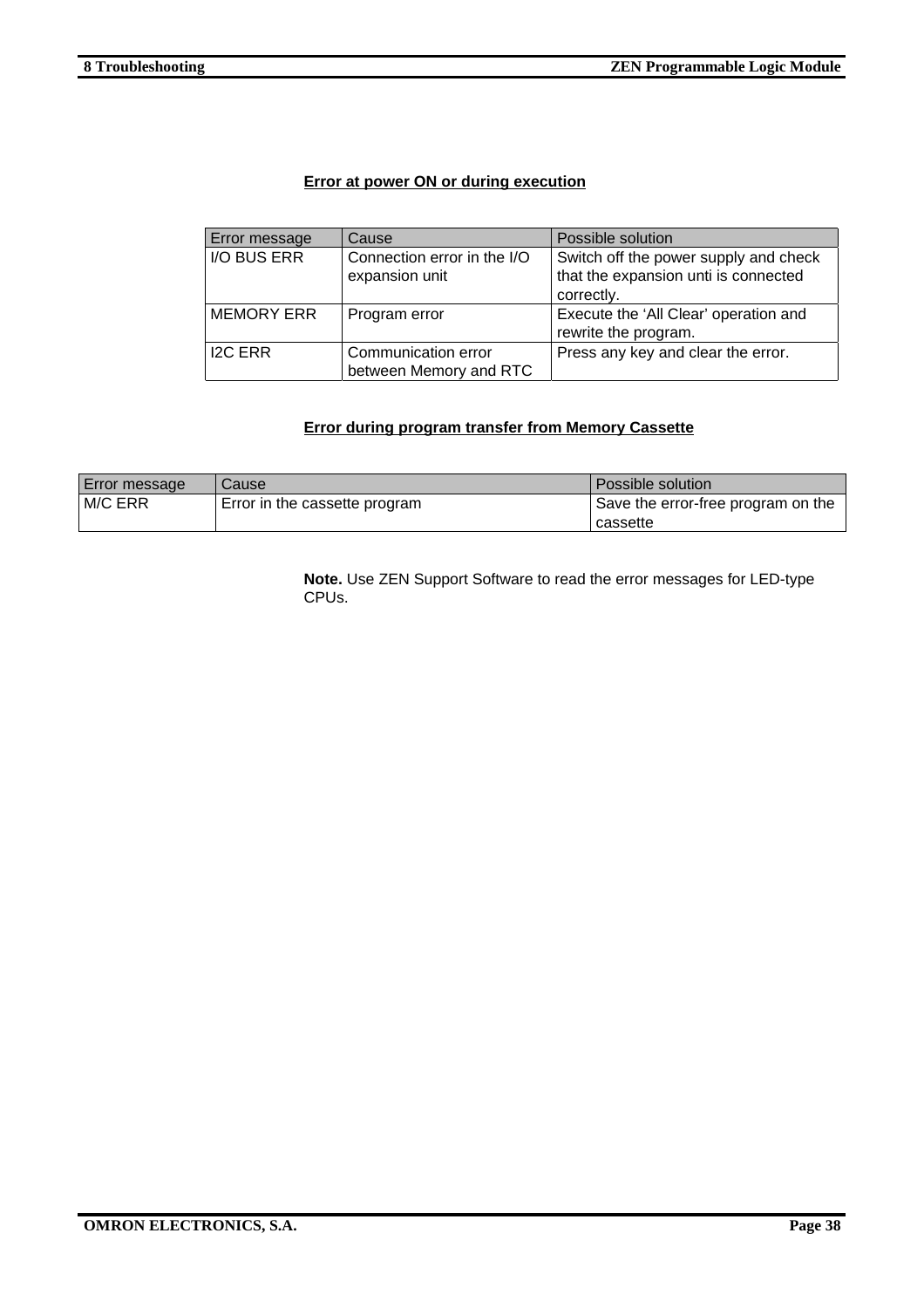# **9. Accessories**

#### **9.1. Battery**

The ladder program and all settings are saved on the CPU EEPROM unit, but the calendar, clock, holding timer bits and the timer/counter present values are held by the unit capacitor.

In the case of power supply failure, the data can be stored in the CPU for approximately 2 days (at 25° C) until they are reset.

Installation method:

- 1. Lean the ZEN-BAT01 battery unit over to one side and insert the clip into the space provided on the left-hand side of the CPU.
- 2. Connect the battery cable to the CPU connector.
- 3. And drag the battery clip towards the CPU.

**Note.** Disconnect the power supply before assembling the battery unit.

#### **9.2. Memory Cassette**

Memory Cassettes can also be connected to ZEN to save ladder programs and settings and to copy these ladder programs onto other CPU units.

#### Installation method:

- 1. Remove the cover from the CPU front connector
- 2. Connect the ZEN-ME01 memory cassette

**Note.** Disconnect the power supply before mounting or removing the memory cassette.

#### **Program Transfer**

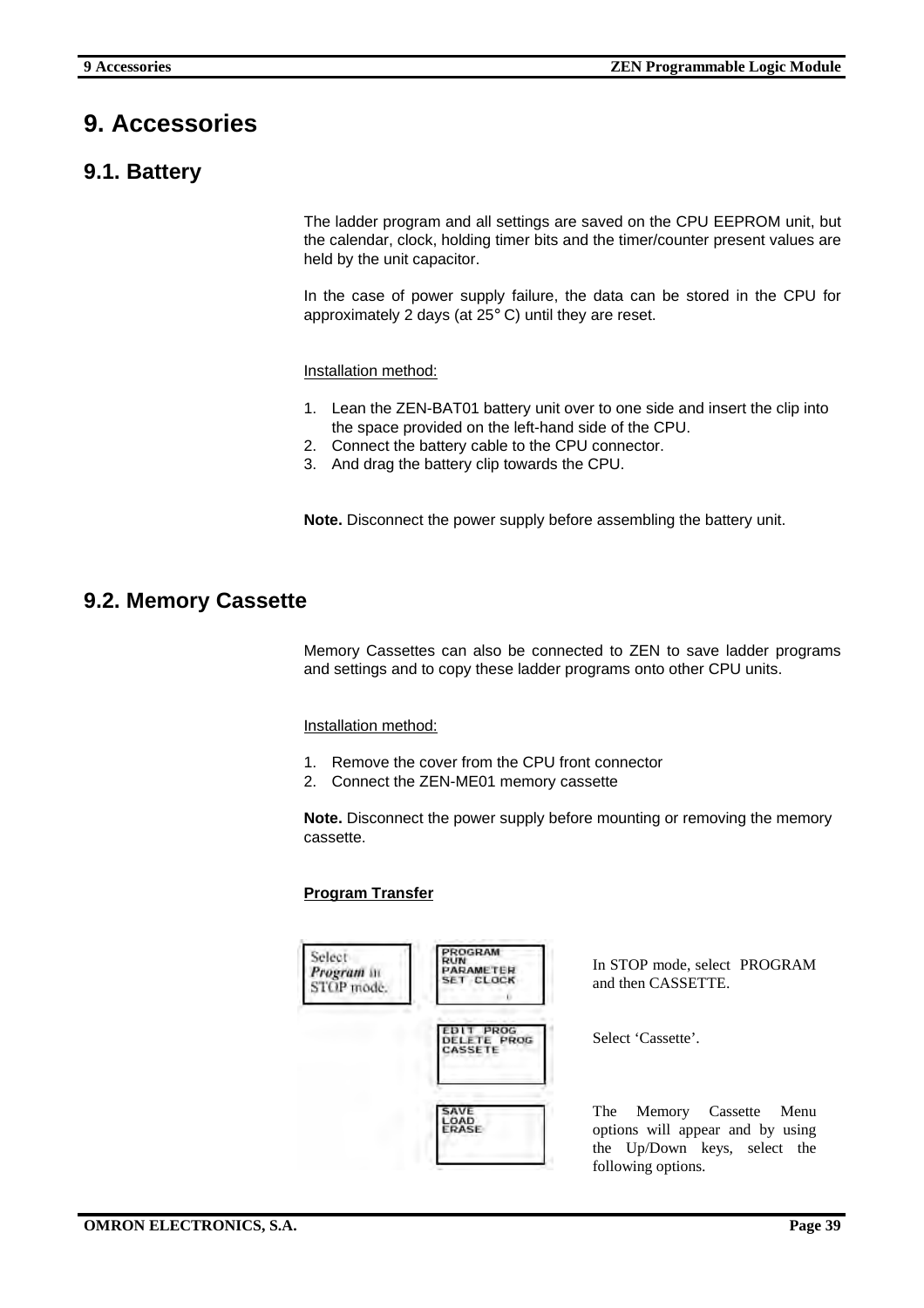| Menu  | Operation                                     |
|-------|-----------------------------------------------|
| Save  | Transfers the CPU program to the Memory       |
|       | Cassette. Any program already in the cassette |
|       | will be overwritten.                          |
| _oad  | Transfers the Memory Cassette program to      |
|       | the CPU. Any program already in the CPU will  |
|       | be overwritten.                               |
| Erase | Clears the program from the Memory            |
|       | Cassette                                      |

#### **Note**.

- 1. Program transfer includes the ladder program, parameters and all data settings. Normal and holding timers, counters and holding bits present values cannot be transferred.
- 2. Only error-free programs can be transferred. The program will not be transferred if it contains any type of error.
- 3. The memory cassette allows 100,000 writes.

#### **9.3. Connecting the ZEN Support Software**

The Software can be used either for ZEN programming or for monitoring. For further information about the functions or operations, see the 'ZEN-SOFT01 ZEN Support Software Operation Manual' (W386).



|                         | Conditions                     |
|-------------------------|--------------------------------|
| <b>Operating System</b> | Windows 95, 98, ME, 2000,      |
|                         | NT 4.0 Service Pack 3          |
| <b>CPU</b>              | Pentium 133 MHz or higher      |
| Memory                  | 64 Mbytes min.                 |
| Hard disc               | 40 Mbytes free disc space min. |
| CD-ROM drive            | Required                       |
| Communications          | Serial port                    |
| Keyboard and            | Required                       |
| mouse                   |                                |
| Monitor                 | 800x600 dots (SVGA) min. 256   |
|                         | colors min.                    |